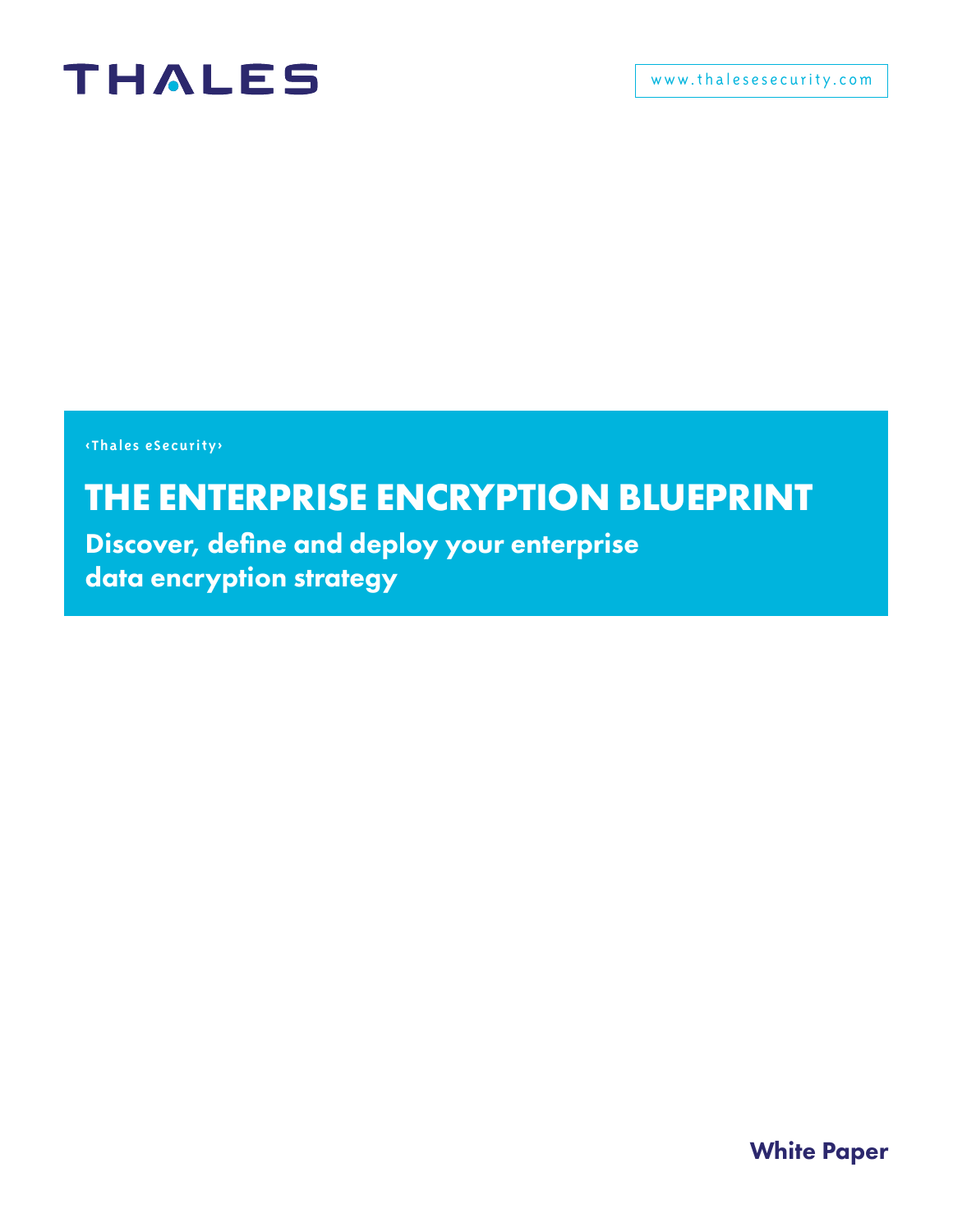### **Contents**

| 22 |
|----|
|    |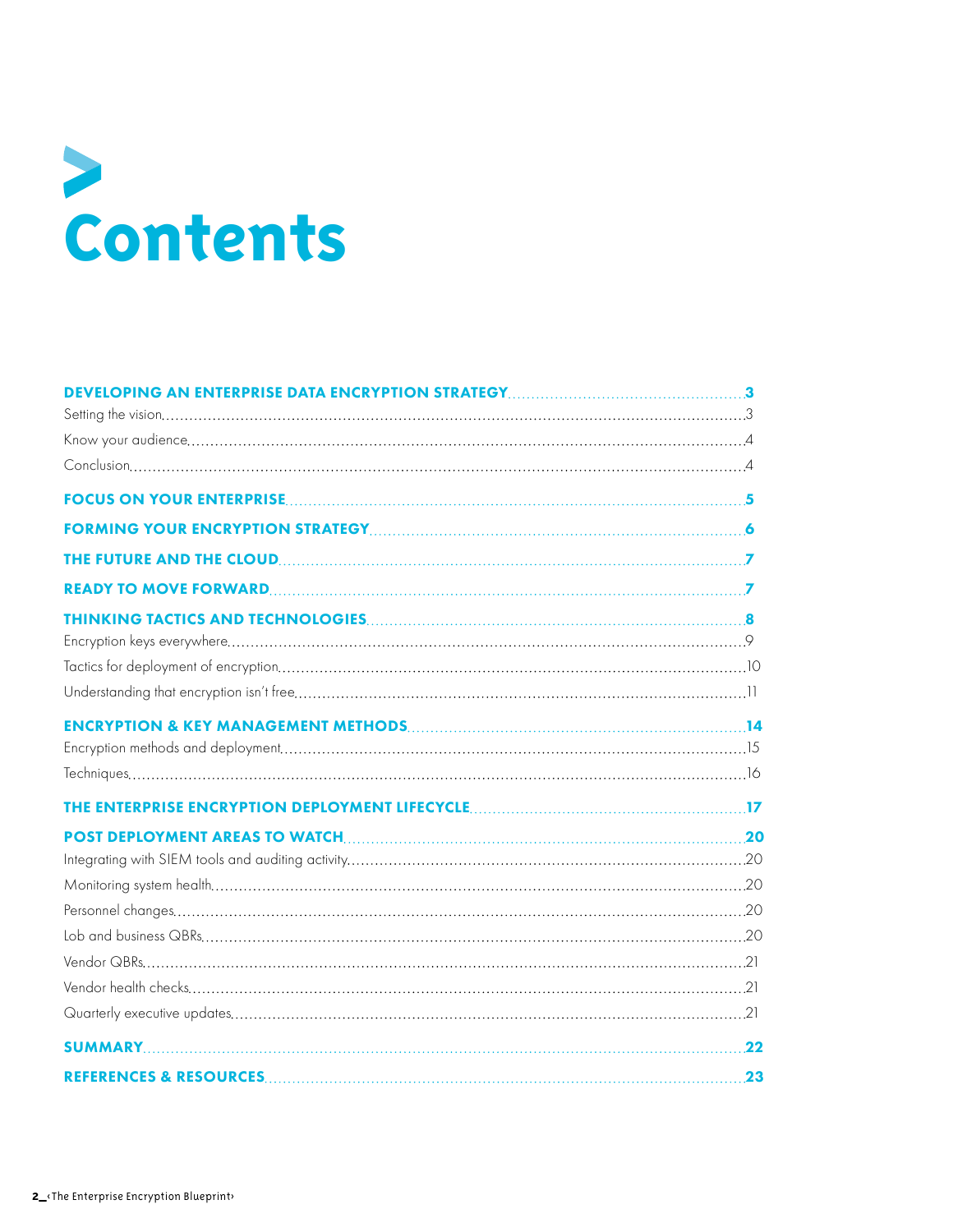### <span id="page-2-0"></span>**Developing an enterprise data encryption strategy**

**Lucky you! You've been tasked with setting and implementing an enterprise wide encryption strategy, one that will be used to guide and align each Line of Business (LoB), Application Owner, Database Administrator (DBA) and Developer toward achieving the goals and security requirements that you define and set forth as the model for your organization. A daunting task, for sure, but one that is certainly very achievable.**

As with all strategies, it will change and become more refined over time, especially as you gain more experience, learning and feedback from within your organization. This guide is based on real experiences that Thales has had working with some of the largest companies in the world, deploying 10's of thousands of computing platforms, protecting data with encryption methods designed to meet their chosen strategy.

You should note that this guide does not contain security hype or the marketing splash demonstrating the number of breaches and their cost both financially and to the reputation of your business. Those can easily be found, almost weekly, in the headlines of any major publication. Instead, this guide will focus more on the questions that you must answer, the techniques available to use, when to use them and how to create a tactical plan to execute against.

### SETTING THE VISION

As with all things, in order to be really successful, it's best to start with the end in mind. That way, when you've finished and you step back and look at what was accomplished, you won't see smoldering craters of half completed attempts, but instead a string of well managed projects with measurable results, functioning as expected with all of the stakeholders sharing in the success.

With that in mind, envision what you would want to communicate to your organization, call it your press release, announcing the completion of yet another successful deployment of an encryption project. Here's a simple example that advocates the value of the project and alignment to the encryption strategy, and shows others how get started with their own encryption project.

From: You

To: Exec Management; Business Directors

Subject: <APPLICATION or SYSTEM NAME> Successfully Encrypted per <INSERT ENCRYPTION PROJECT NAME>

<We/Team Name> are pleased to announce that the <named applications/significant assets> from our <named LoBs> are now fully encrypted and protected, compliant with <regulation name>, according to the <named directive> set forth by our <CISO/SECURITY LEADERSHIP>. Working together, the <encryption project/implementation team> along with the <named teams/application owners/dbas> accomplished this <ahead of/on> schedule, demonstrating our continued commitment to protecting our data where it matters

<Insert project success metrics here, for example data set size, stage, time to value, overall impact and results>

For more information, or to learn how to get your applications protected, contact <insert-project-teamowner-name-here>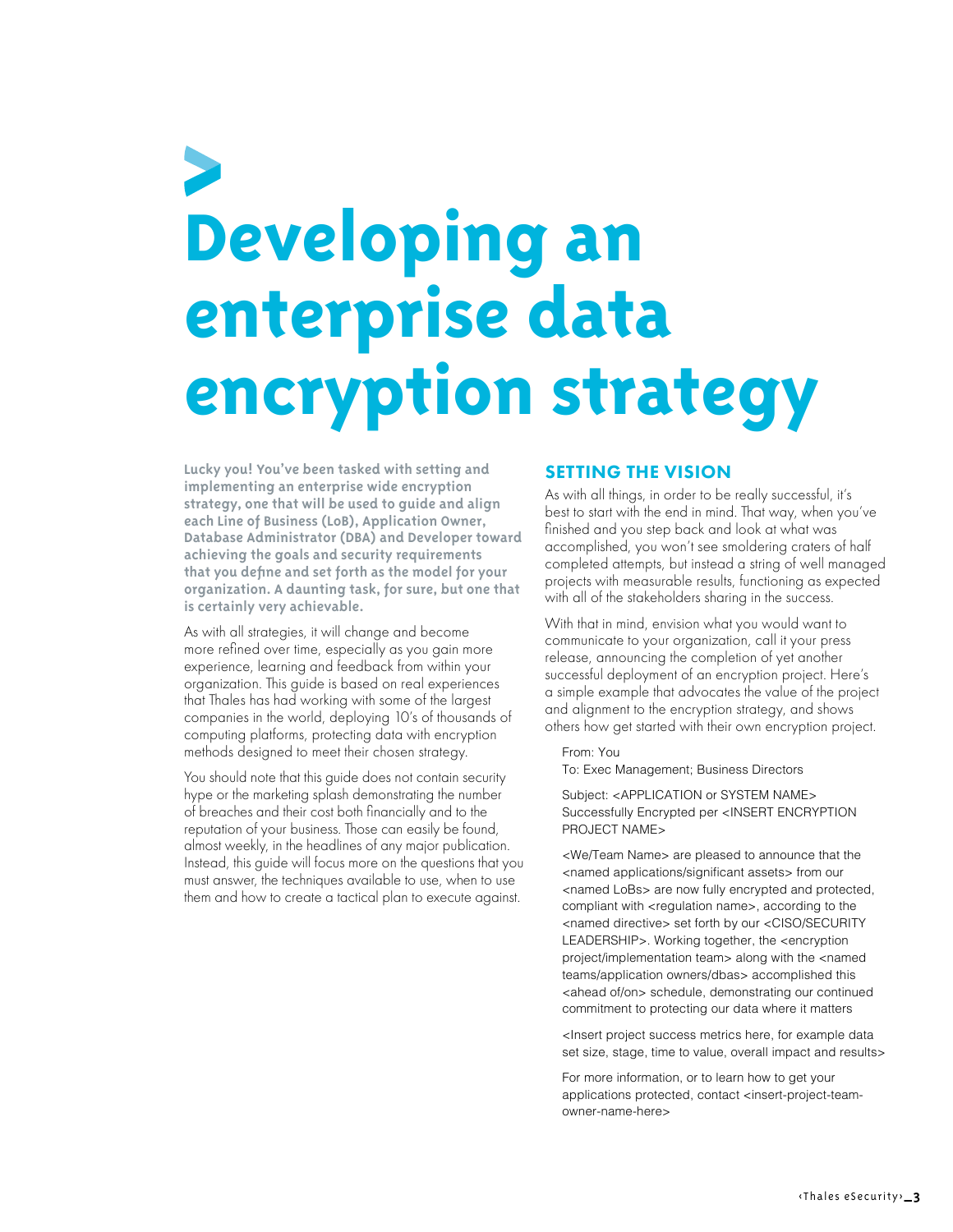<span id="page-3-0"></span>Delivering this type of message after each successful deployment shares the success of the project and the stakeholders involved, provides a continued sense of assurance and progress, proves the value of the investment in encryption, and, make no mistake, is your personal career builder.

Yes, that is putting the cart before the horse just a little, and to achieve this type of success you will have made sure that you've done the work. This includes:

- Developing and communicating the overall encryption strategy – Make sure that you use your management and stakeholders to assist you in crafting the strategy, and they support the plan. Continually review the goals and the progress, making any corrections or modifications along the way
- > Understanding that encryption is just one, albeit very important, part of the overall "Defense in Depth" security strategy in use by your organization. Keeping the data encrypted and out of scope for unauthorized users and processes, including system administers, is crucial and you'll want to make sure that, however you choose to implement encryption, it fits in and plays well with your other solutions (i.e. DLP, DAM, etc.)
- Ensuring that you've secured appropriate executive level buy-in and have a top level directive in hand – trust me, you'll need this leverage when the pushback starts from a Line of Business, DBA or application owner who tries to tell you why their systems can't be encrypted
- > Understanding the critical timelines you're working against – If it's not realistic, you've already failed OR you should start the application process for waivers or extensions now so that your plan becomes more realistic
- > Organizing the encryption program and empowering stakeholders – Make sure that the Business Owners, Application Owners, DBAs and Security teams are all sharing in the success and that they get the credit. This will be a team effort and there should be no heroes
- Prioritizing the work The best approach to prioritization is to take a "Now – Next – Goal" view. Focus on those high value systems that must be done first, begin planning for the broader group of systems to start next, and always be working toward the end goal
- Focusing on a getting a 'Quick Win' Whatever tactical process you put in place for deployments (i.e. Crawl-Walk-Run or Live Data Transformation), plan on getting a few quick wins, targeting high profile applications or critical systems. Leverage these wins and their supporters to gather testimonials and momentum for the project
- > Understanding the ongoing management required once it's been completed – Know that whatever you implement will have a lifecycle

### KNOW YOUR AUDIENCE

As you begin to formulate and discuss your strategy across the organization, make sure that you know who you're speaking to and what their primary concerns will be. Generally, it breaks down as follows:

- Executives and Board Members Achieving compliance, impact on the business and the overall return on investment (ROI)
- Vice Presidents and Line of Business Owners Total cost of ownership (TCO), impact to the organization, and time to value
- **Program and Project Managers** Time to value, time to complete and teams required
- Data Base Administrators and Application Owners – They want to understand "How it works", ensure that it's noninvasive and that it has no, or low, performance impact
- > Other Admins (System, Storage, Network, Security) – They want to know "What" to do and "How" to do it

### **CONCLUSION**

Don't be alarmed. Taking on the task of defining, deploying and achieving a high value enterprise encryption strategy isn't as difficult as it sounds. Of course the devil is always in the details, but this guide is designed to help you develop your plan and provide the tools required to be successful.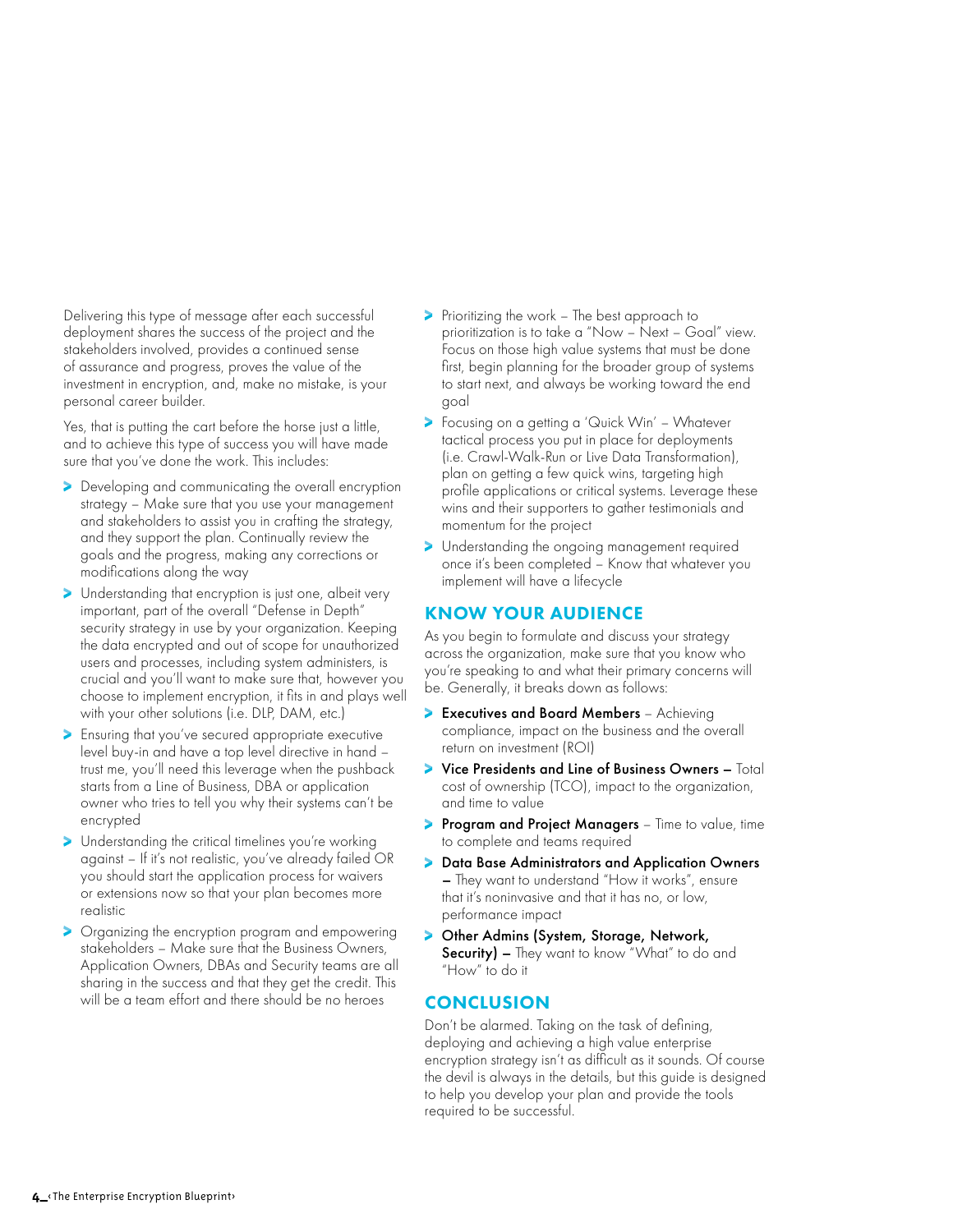### <span id="page-4-0"></span> $\blacktriangleright$ **Focus on your enterprise**

The scope of this guide is to provide you what you'll need to consider in order to protect the high-value enterprise assets that reside across the organization. This includes physical, virtual and cloud environments, whether public, private, on premise or off. This strategic guide focuses on the data, no matter where it resides or how it is created, which has no inherent ability to protect itself.

This guide is not intended for endpoint protections, such as laptop, desktop or mobile devices.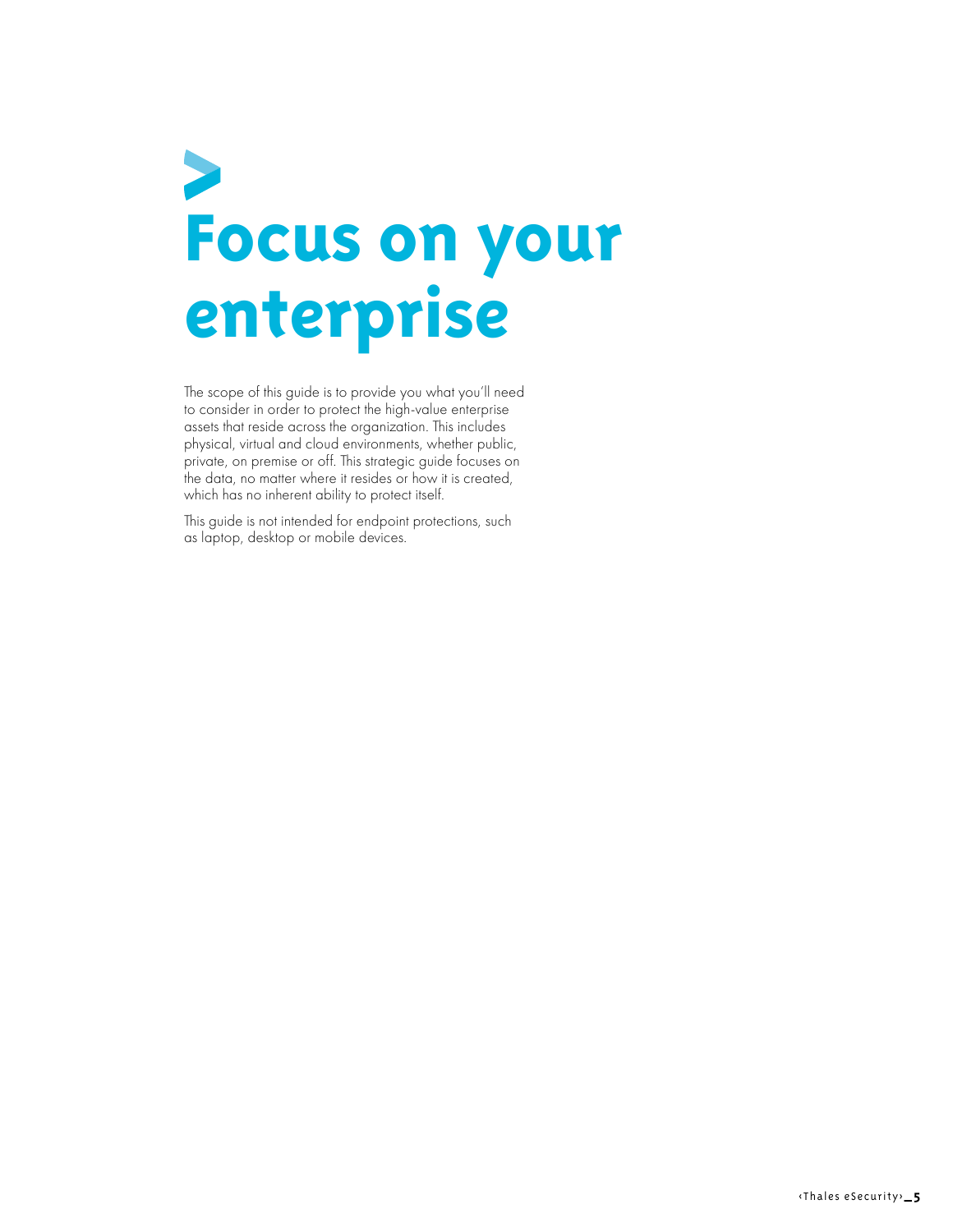### <span id="page-5-0"></span>**Forming your**  encryption strategy

Setting your strategy begins by asking 5 simple questions:

- **1.** What are the broader goals, requirements or drivers that are to be measured for success/progress, or assessed for compliance?
- **2.** Across the business, where will you choose to implement your strategy, and when?
- **3.** How will you choose to implement your strategy?
- **4.** What capabilities, skills and people are necessary to implement and maintain the strategy?
- **5.** What technologies and systems are necessary to operate in order to build, maintain and sustain those capabilities, skills and people?

From these leading questions you'll derive and state the core elements that form your encryption strategy, including:

- **The goals of the organization**
- The critical drivers, such as regulations, legal compliance, SLAs or recent security breaches, etc
- The priorities that will drive your initial and ongoing activities, which will most likely focus on the highest value functions first
- The visibility of the overall strategy and its deployment across the enterprise
- The overall accountability of what is ultimately decided and deployed
- The systems you'll need to buy/build/maintain for your strategy
- The people you'll need to be successful in deployment of the strategy



Figure 1 - Forming the strategy

Pro Tip: Start with the organizational goals and drivers. Use those to set your priorities, visibility (meaning who will care about and see the results), and assign the high-level accountability for the strategy and its success or failure. Next, assess the people and systems in place, or that will be needed, defining what new teams or groups need to be created, how you envision the separation of responsibilities, and what program oversight should be put in place, along with corresponding meetings for managing and reporting.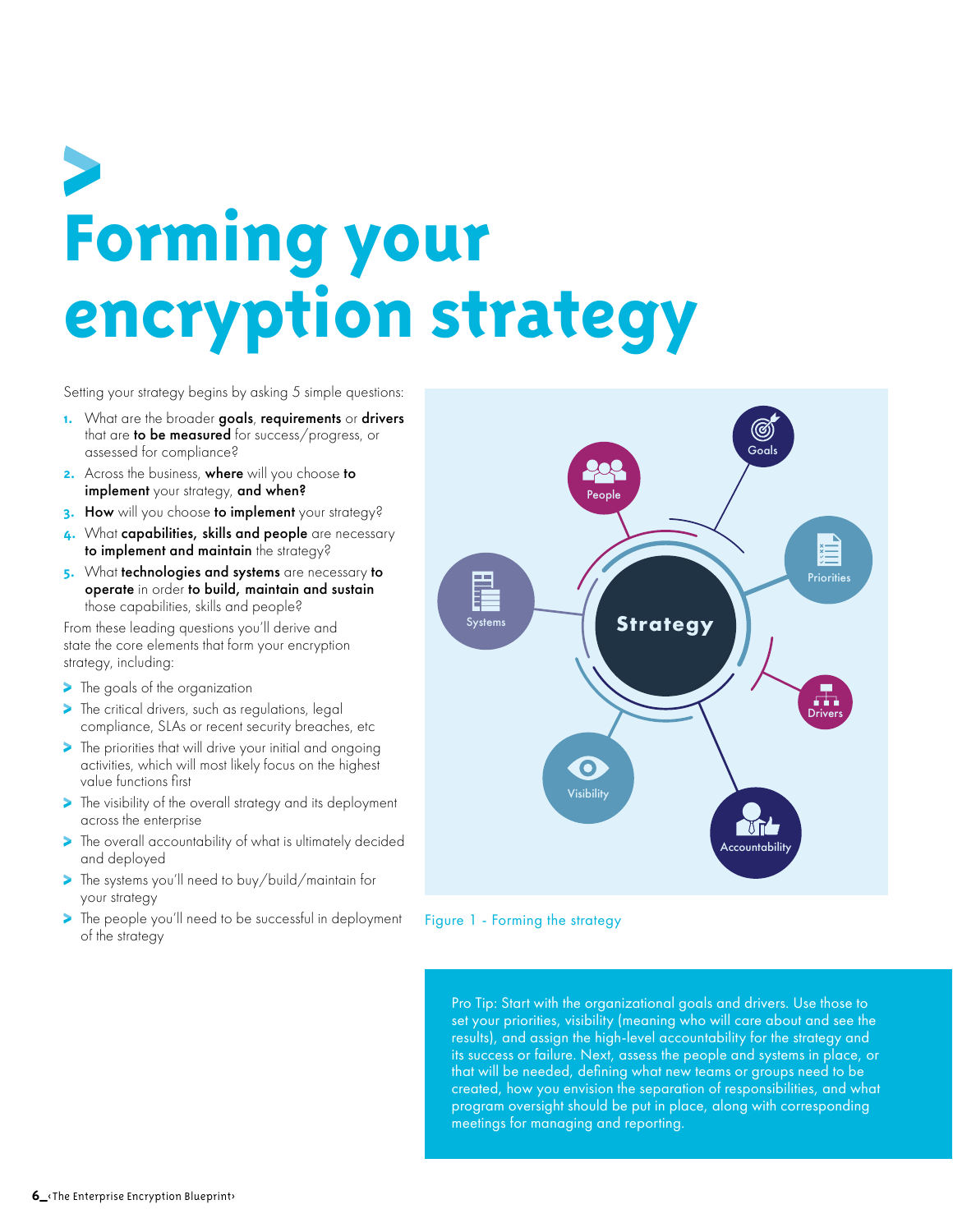## <span id="page-6-0"></span>**The future and the cloud**

Take the time to consider how your business is operating today, and how it may change in the very near future. Do your strategic drivers and goals include how your business is operating today, or how it plans to operate in the future, in the cloud? If not, take a step back and make sure that you're satisfied with the direction. Digital transformation is accelerating business, leveraging

innovation and service driven revenue opportunities, creating more dynamic services and more agile processes. The perimeter that once defined the datacenter has now shifted to the cloud, and this drives very different requirements for key generation, management, and data protection and encryption techniques. Plan for it.

## **Ready to move forward**

By now you should've noticed that all of this thinking and planning so far has been done without focusing on any specific technology vendor or encryption methods for protection. You're simply understanding where you are now, what's most important, what has to be achieved and who will be accountable. When you can articulate this, you will have your strategy.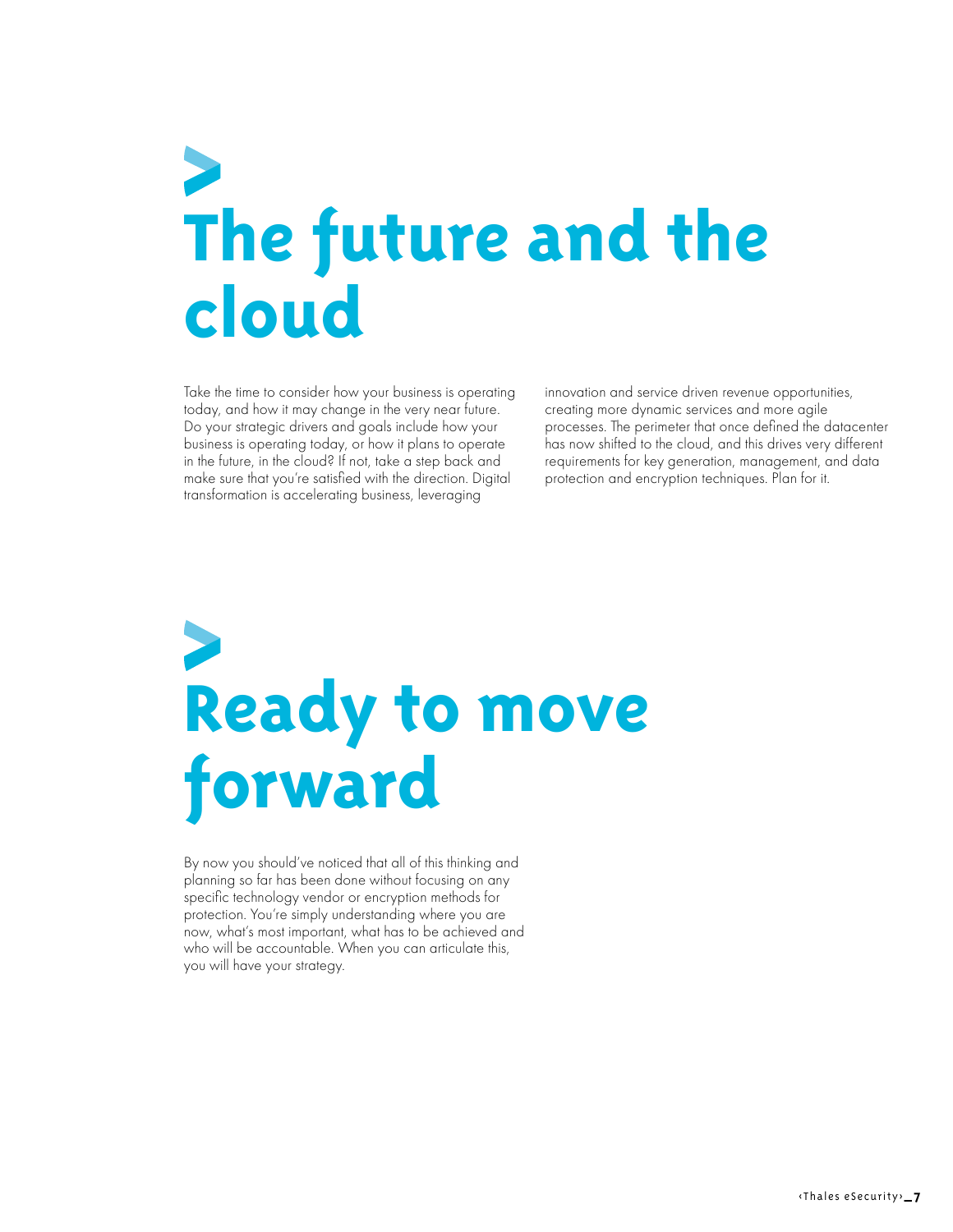## <span id="page-7-0"></span>**Thinking tactics and technologies**

**Now that you have your strategy in hand, or at least a good understanding, it's time to start thinking about encryption techniques that may be used across the enterprise to protect data. At the highest level, you'll need to think about 'Data at Rest' and 'Data in Motion'. While 'Data in Use' may also be important to you, it is outside of the scope of this guide, as is 'Data in Motion'.**

Data in Motion specifically covers how you protect data as it moves between systems and platforms, while Data at Rest covers how information is retrieved and stored, securely, by users, applications and databases. Disk Encryption is not covered in this guide, as the only real value it offers to an organization is to protect against the physical theft of a disk.

Protection of data in motion or at rest requires the use of encryption techniques, and there are many methods that can be used. However, all encryption has the same fundamental underlying need, and that is an encryption key. These keys are used to encode the data in such a way that without the same, or corresponding key, the data is rendered useless.

And this drives one of the biggest concerns that any organization will have, which is how to manage and supply keys for use for encryption.



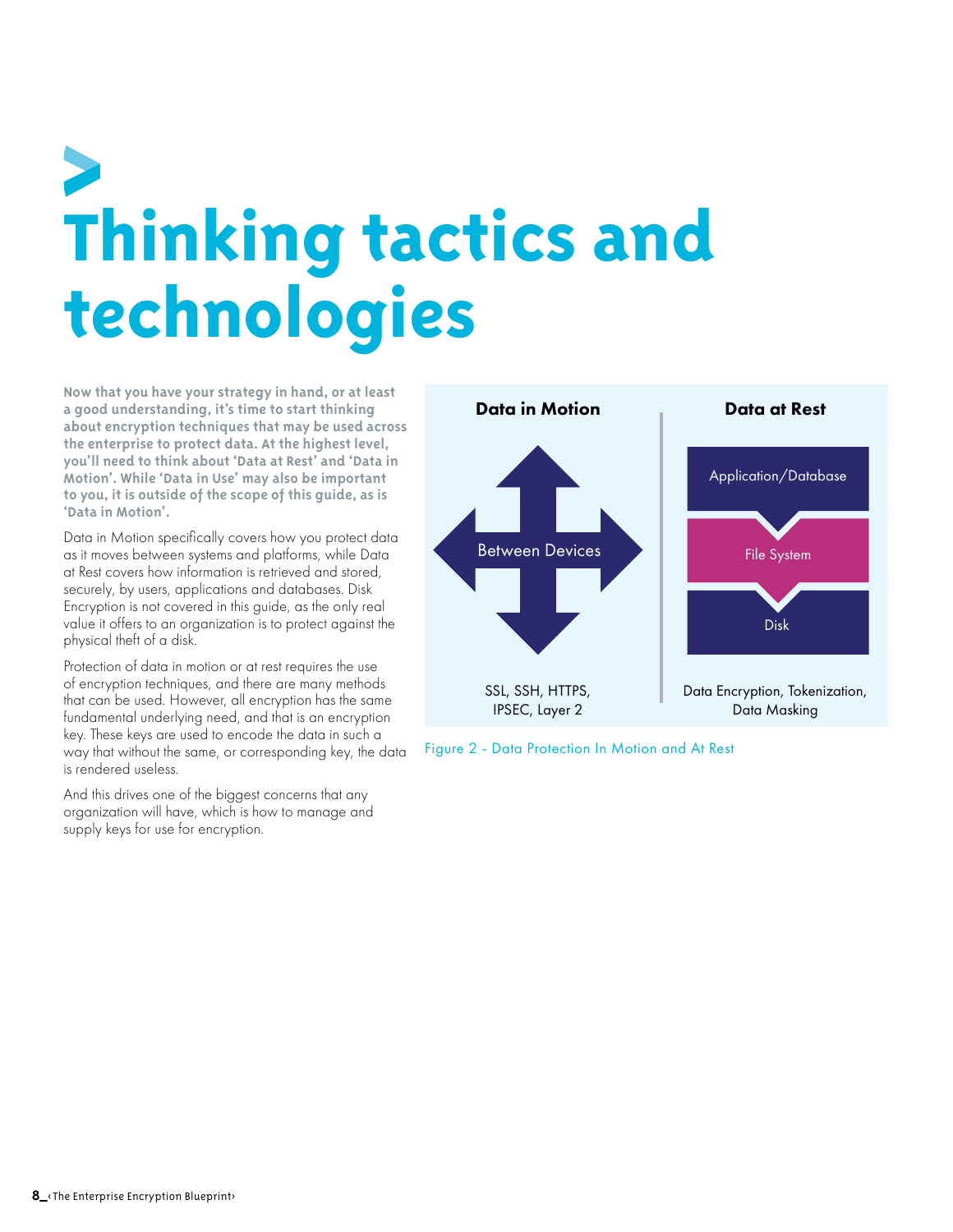### <span id="page-8-0"></span>ENCRYPTION KEYS EVERYWHERE

The saying goes, "Encryption is easy! It's the key management that's hard." Of course this is true, and it will surprise you when you embark on data discovery how many encryption schemes and techniques are probably already in use within your organization. You may even take a moment and think that your work is already done, since application owners, and DBAs have already deployed various techniques for their data.

Simply ask one question and you'll discover just how little thought is given to the proper management of encryption, "Who is managing the encryption key?" Once you've found that person or group, you're ready to ask the following questions:

- Should this person be managing keys?
- Who else can see or access the keys?
- How is the key stored, maintained or backed up?
- What would happen if the key were lost or compromised?
- How is key rotation managed?

As an example, if a DBA is using Transparent Data Encryption (TDE) for Oracle or Microsoft databases, you'll need to decide if that is consistent with your encryption and key management strategy, where the DBA controls the keys, and most likely it isn't.

Also, if an application owner is creating and using encryption keys for their application data or configuration files, you'll need to assess the overall management and control of those keys to see if that also fits the strategy. The odds are that it doesn't meet the requirements and that you can greatly simplify their efforts by removing key management concerns by providing a centrally managed capability.

Also, make sure you are realistic about the risks of not properly managing data encryption keys. Compromised keys can result in providing access to anyone that holds the key. Where lost or deleted keys can have the same impact as shredding the data, making it unusable forever.

Pro Tip: Getting tactical about encryption deployments and technologies means that you recognize the high value placed upon the management of the encryption keys that are in use across the enterprise. Therefore, you should focus on a centralized key management capability, one that will store, protect, manage, rotate and backup any of the keys you use for protecting data. Centralized key management is a corner stone for assuring success in deploying your encryption strategy.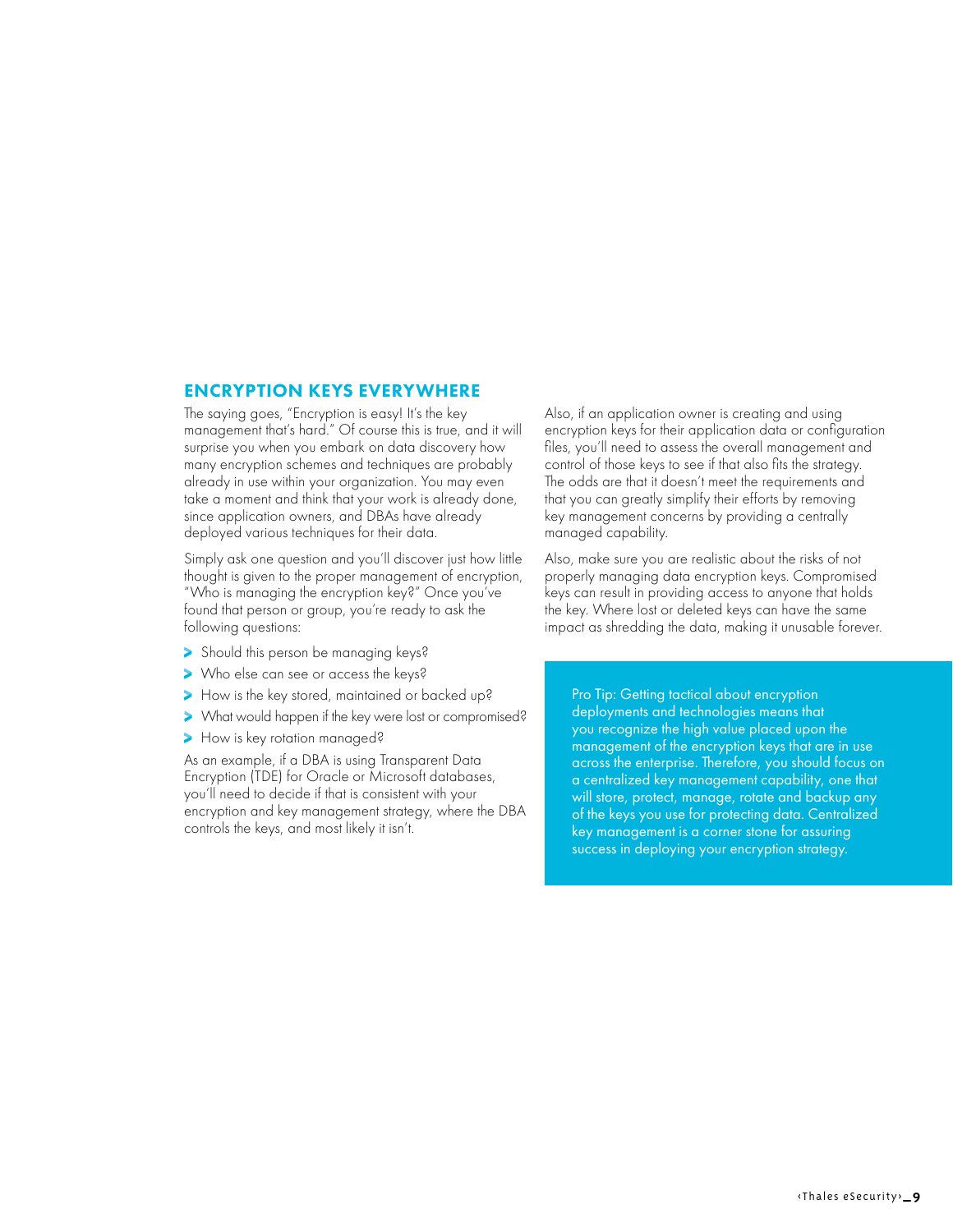### <span id="page-9-0"></span>TACTICS FOR DEPLOYMENT OF ENCRYPTION

At the highest levels, defining your encryption strategy sets the "WHY?" for using encryption across the business, now you'll need to move to defining the "HOW?" for deploying encryption on platforms across your lines of business.

To achieve this, you should focus on the drivers for encryption for each system or platform, and how it aligns to your overall encryption strategy. Generally, the tactics are driven by answering the following:

What drives tactics for encryption deployment?

- > Why should you encrypt this system/platform/data? This is where you are making sure you are aligned with your strategy's goals and drivers
- **> Who does the work?** You're looking to make sure you have properly defined the teams and resources needed to complete the project
- > What data needs to be protected? This should align with your strategy's drivers, but also any discovery techniques that you may have defined in the systems part of your strategy
- > How does it get protected? Selection of an encryption method that is best suited for the application or data, but also must bring the types of controls that are needed to the surface. (We'll cover this more in detail later)
- > Where does it reside? This should begin to bring out all of the ways data can move in and out of your systems, and also onto the cloud. Additionally, your software development lifecycle (SDLC) will now come into play. Does data get shared between production and QA or development? Also, how are you managing and handling data archives?
- > When does it happen? As they say, timing is everything, and knowing when you can apply encryption will certainly impact your schedules. You should be developing your understanding of maintenance windows, business seasonality and downtime requirements, and any SLA or contractual obligations you may have to third parties

Even more important are your post deployment tactics:

- How will you review the deployment?
- How will you verify that the deployment and controls were properly deployed?
- > What audit methods do you have in place for ongoing<br>monitoring and controls? monitoring and controls?
	- How do you report to your stakeholders?



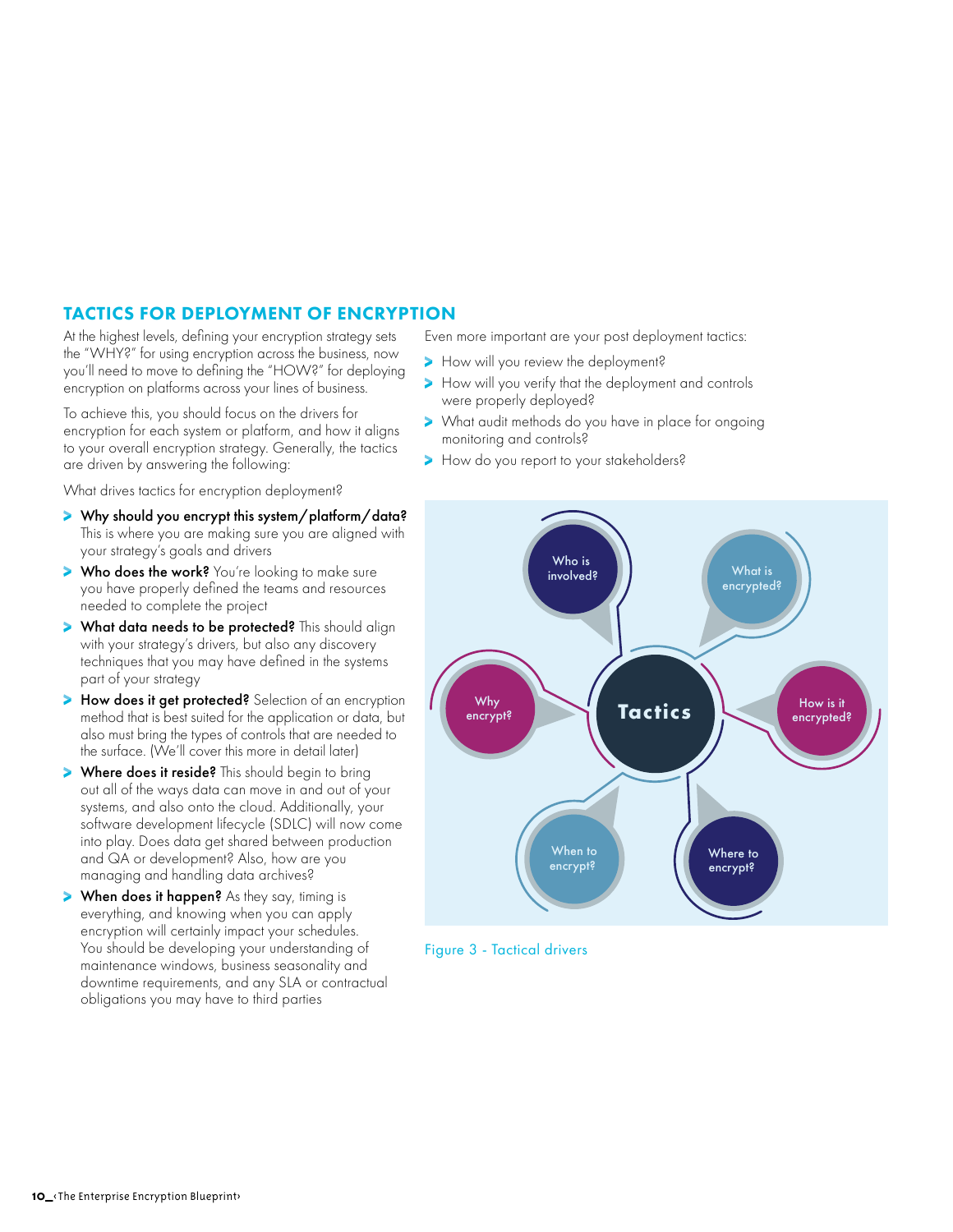### <span id="page-10-0"></span>UNDERSTANDING THAT ENCRYPTION ISN'T FREE

Whether it's impact on the applications, platforms, storage, personnel or program management, the deployment of your encryption strategy will have an impact on the organization. BE REALISTIC.

#### Manpower

There will be resources and manpower associated with the deployment of any new technology. Where will this come from? Who owns it and how should it be managed. Who should own roles and responsibilities and how do you want them enforced?

### Encryption is math

Simply put, encryption is math and that has to occur somewhere. Will it be on the CPU or in platform chipset accelerator? What impact will that have on performance and workloads? What happens to your fragile or legacy applications? What impact will that have on upgrades or environment changes?

### You can't encrypt everything

Not all platforms are good candidates for encryption. If you have applications running that are already pushing the limits of the hardware they're running on, or are resource constrained, the addition of encryption is only going to exacerbate or create new performance issues that could have additional cascading effects. Additionally, allocating more CPUs, memory or disk space could trigger new licensing events for other products that run on the platform, such as databases. Make sure that the discovery process you are using for each targeted platform includes a broader understanding of any specific bottlenecks or limits that could prevent successful deployment.

### The lifecycle of encryption keys

The keys that are used for data encryption, regardless of the specific encryption technique, will have a lifecycle, much of this driven by regulatory compliance. For example, PCI requires the Data Encryption Keys (DEKs) to be rotated (resulting in the rekeying of the data) on a consistent basis (typically every 24 months). The impact of rotating data encryption keys can be significant, possibly even resulting in application downtime. You need to determine what the key rotation requirements are for your business, capture and communicate those up front, and then drive awareness around the impact it will have on the encryption techniques chosen for the applications and databases. A 'rekey event' should never be a surprise to the business. Having everyone understand the necessity and the associated effort required to rotate keys, and the options that exit to assist in reducing or even eliminating downtime, will make ensure that this is a well understood and planned exercise.

### Plan for the future and plan on the cloud

Developing your approaches for platforms should be looking 3 and 5 years down the road, and where your business is going, how technologies change and where the cloud figures into the plans. Your approach should include both on premise and off premise in order to support private and public cloud options. Additionally, keeping up with the trends that are driving your developers and application owner's products, such as Dev Ops and containerization, may require unique capabilities. Look ahead and be sure that you've included their requirements so that you're ready with solutions when the time arrives, and the transition will be both seamless and supported.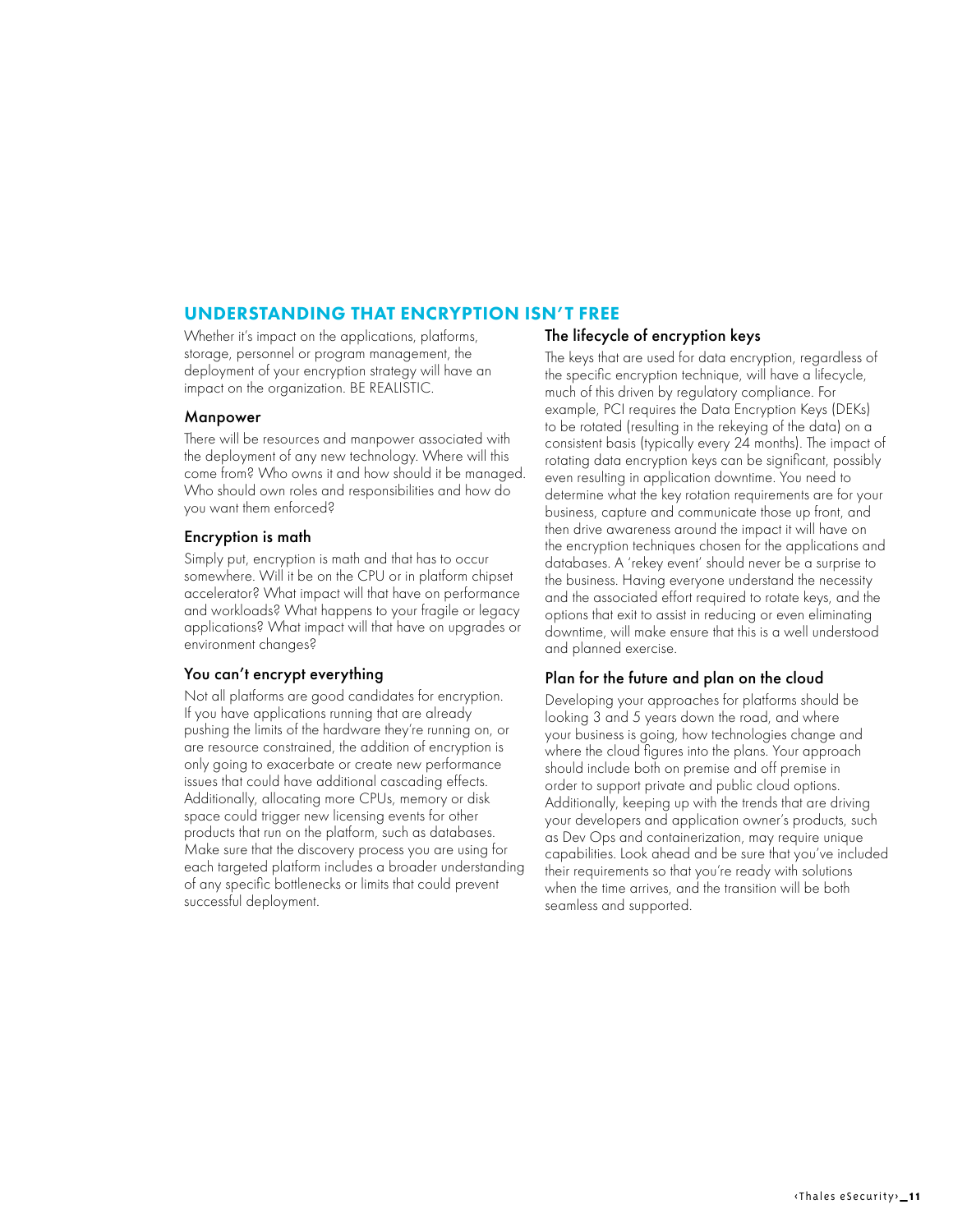#### Beware of legacy

In larger enterprises it's no surprise that there are legacy applications running on older hardware and operating systems. These can be terrible candidates for applying modern data security measures. There will be those platforms running End-of-Life OSes or third party applications, typically requiring significant investments in custom maintenance and support with vendors. They will also be the most fragile systems in the enterprise, where changes or updates are rarely made, so as not to break it. You may also see new or updated systems popping up around these legacy systems, trying to keep it on life-support for just one more year while the organization spends its budgeted dollars in other areas. Owners will say "If it isn't broke, don't fix it!" to which you should add, "Then don't encrypt it either!" Even if you do successfully encrypt it, you can be assured that no matter what happens from that point on the encryption that was applied will be blamed as the root cause of every new problem, whether it is or not.

Sometimes you may need to take a longer term approach and let the demand to encrypt the platform drive or align with a system upgrade event or platform replacement. If the legacy environment is being phased out, replaced or upgraded a few months from now, maybe that's the best time to target your deployment.

#### Watch out for one-offs

Many times legacy environments won't have an exact matching Dev/Test/UAT or Performance environments where you can accurately stage and prove out your encryption prior to going to production. Working directly in production environments is never advised, but is often unavoidable. Proceed with caution.

#### Understand performance requirements upfront

As stated above, encryption is math, and that means overhead. Everyone wants to understand how that overhead will impact their applications. Before starting an encryption project on any platform, make sure you understand how performance is being measured today. Where possible, you should always press the business, application owner or DBA for their performance metrics and how they manage their application changes today, before you begin. If they can't quantify it today, then doing it after encryption is completed will provide anecdotal evidence, at best, of the overall impact.

Also, to understand where the potential impact may occur, think in terms of *workloads* running on *platforms* using *storage*. Where:

- > Workloads can be transactional, batch, ETL, File Server, etc
- Platforms consist of CPUs, networks, memory, Operating Systems
- Storage is DAS, SAN or NAS, and how it's attached to the platform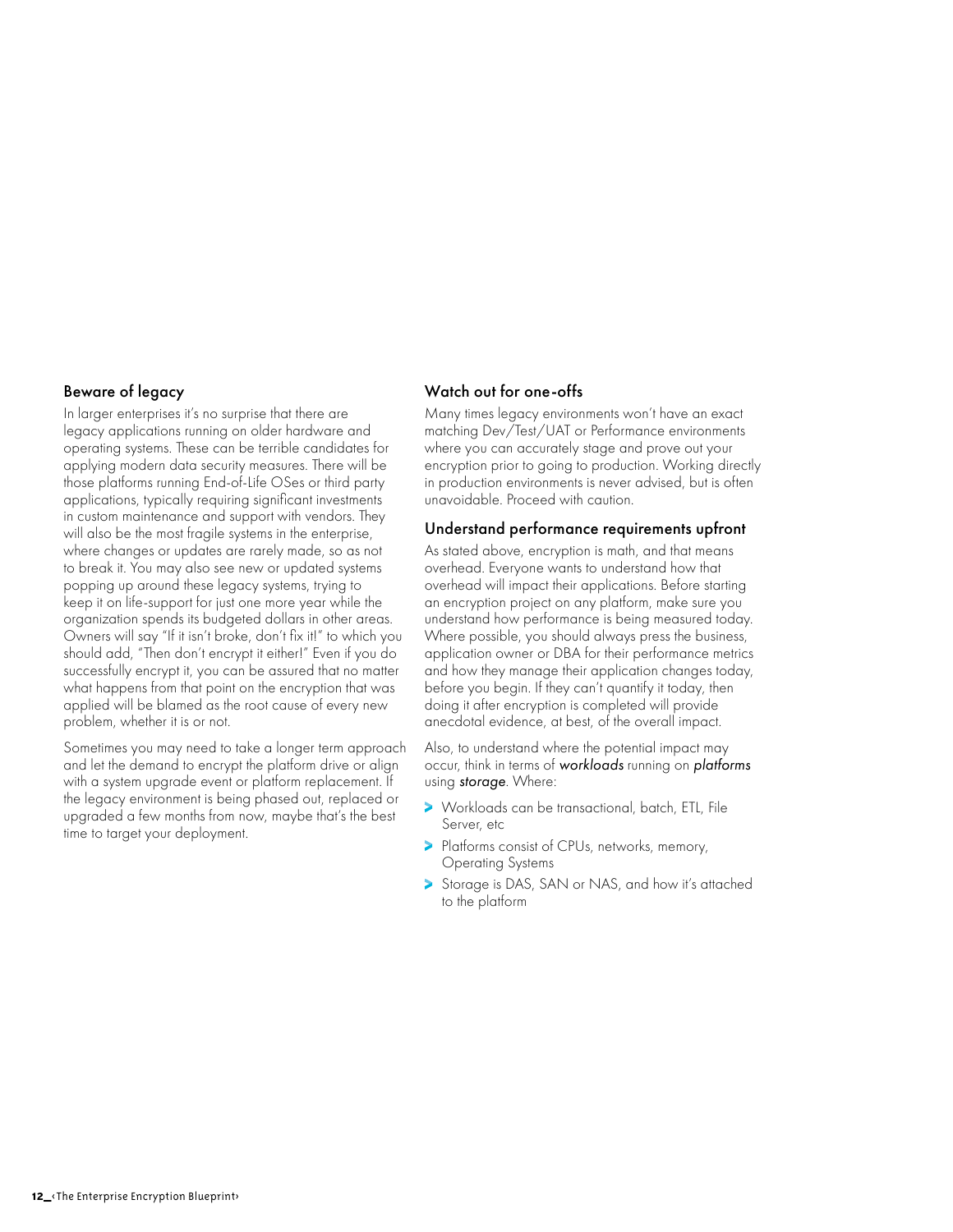#### Acceptance and performance test plans

Before you start an encryption project on a system, you'll want to make sure that you fully understand two specific areas of application or database testing. The first is a Basic Acceptance Test (BAT) that the application owners will run once the encryption is completed and that will show that the system is functional. The second level of testing will be performance testing which, as described above, should have already been reviewed in either QA, Performance or DR environments.

The *BAT* should be something that can be run immediately upon completion of the encryption deployment, and it should provide a general indication of success. Any performance testing, while typically not run in production, should be consistent with tests run in other environments.

More importantly, the application owners and DBAs should be providing this information in advance and set the proper expectations, which should be realistic and aligned with deployment requirements.

#### Encryption with backups and storage requirements

Encrypted data, when viewed, is random binary digital information. There is no pattern to it by design, and therefore it does little to help support compression techniques and, in many cases, can increase the size of resulting compressed dataset. Most all of the commercial grade backup and archive storage solutions in the marketplace today support their own internal encryption methods, which is typically applied to the data after it has been compressed. Be sure to understand what the data archive requirements are for your organization, the methods used for both archiving and restoring the data, and the impact of encryption in that process. This should also consider the long term reliance upon the vendors involved. Additionally, if backups are encrypted, understand the key management that is in place, and how it fits with the strategy you have in place.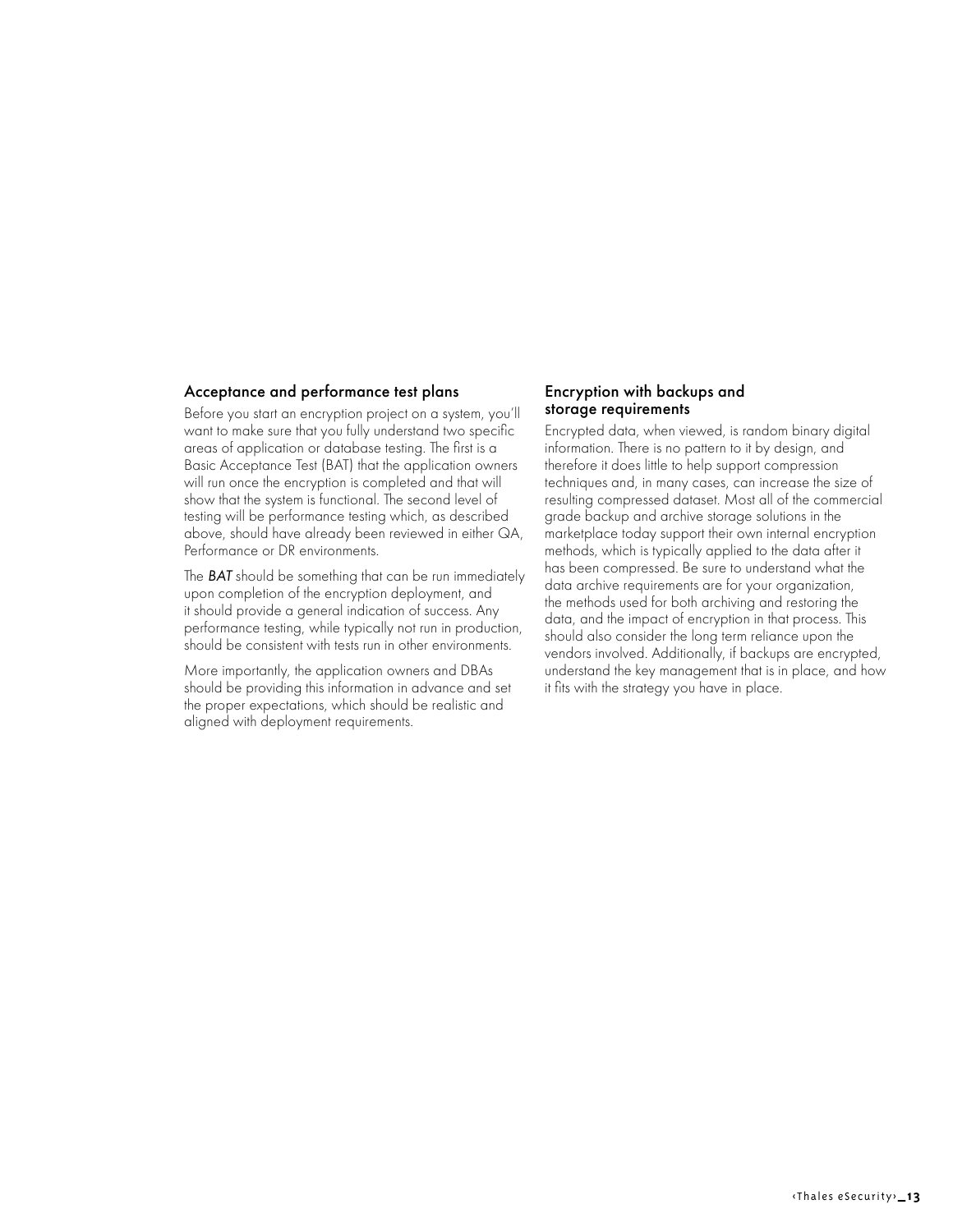## <span id="page-13-0"></span>**Encryption & key management methods**

**In order to properly execute your encryption strategy it's important to take note of the encryption and data protection methods that are available, the requirements the applications or data to be protected have, and the reasons for applying the chosen protection method. Choosing from a vendor with the broadest solution set available, and one that provides centralized key and policy management, will provide you easier deployment and management controls as you begin to grow your installed base.**

The Vormetric Data Security Platform, which is centered on the Data Security Manager, is just such a platform. This provides the broadest coverage of capabilities, with industry leading features, and covers the broadest number of operating systems on the market. Since 2001, the Vormetric platform has been in use by the world's largest companies and governments, protecting 100,000's of servers and untold amounts of data. A proven scalable platform supporting centralized key and policy management, making it easier to realize and support your Enterprise Encryption Strategy.



Figure 4 - The Vormetric Data Security Platform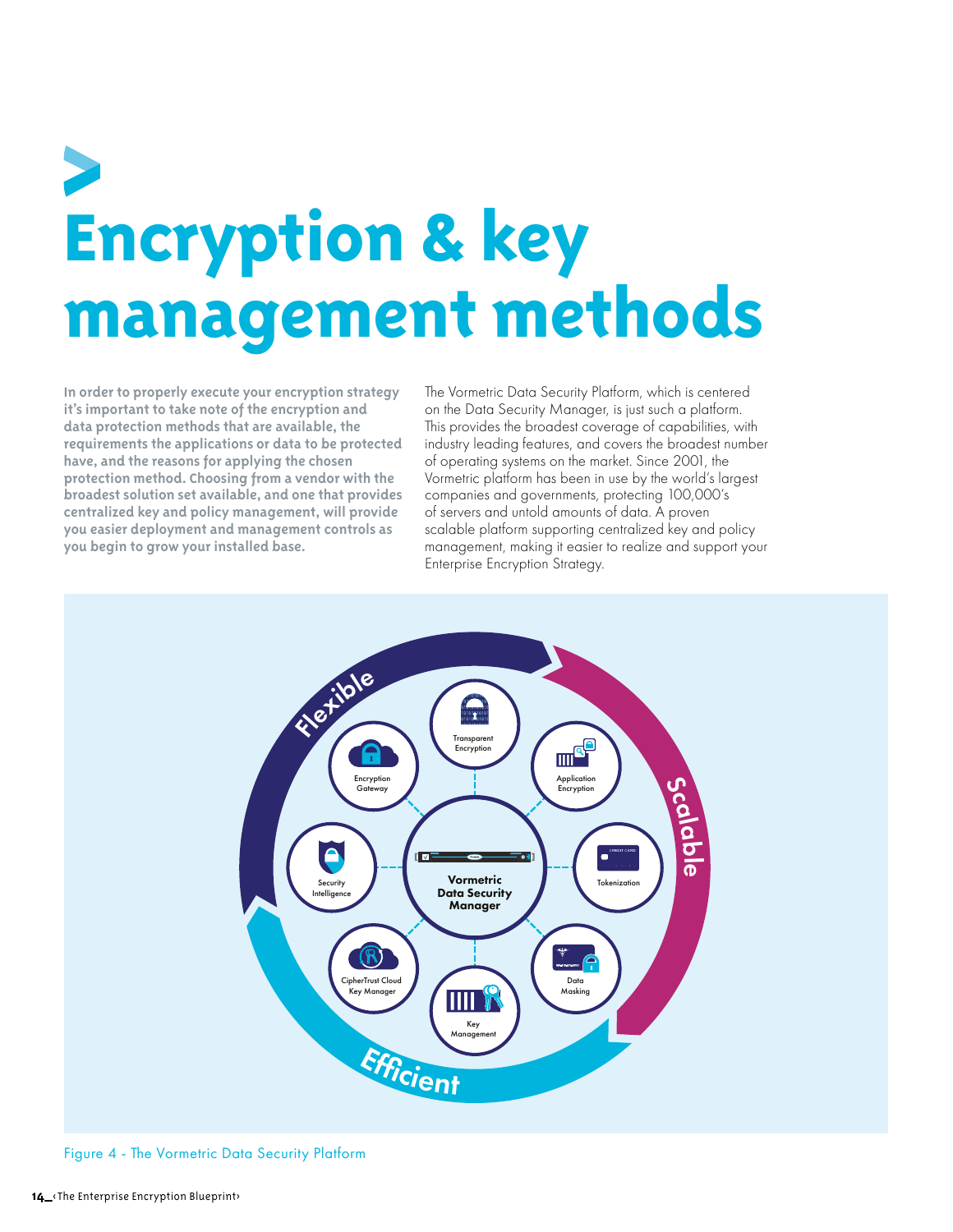### <span id="page-14-0"></span>ENCRYPTION METHODS AND DEPLOYMENT

When choosing the layer at which you will deploy encryption, you will ultimately make the tradeoff between Complexity and Security, refer to the figure below. The more complex implementations, including application level encryption and tokenization, will require changes be made to the source code or the database tables or stored procedures. These types of changes come at a cost, typically measured in the amount of time and effort to change the software, fully test and then deploy it ultimately into production. While the least complex, full disk encryption offers no specific user or access controls

to prevent unauthorized users from viewing data. It simply just encrypts the data on the disk, making it unusable should it be removed from the storage array. Certainly it provides encryption, but provides no protection and at a very significant cost.

What's needed are a broad set of techniques that give your Lines of Business, Application Owners and DBAs the wide array of options to protect the data how they choose and to participate in your encryption strategy at whatever level they choose.



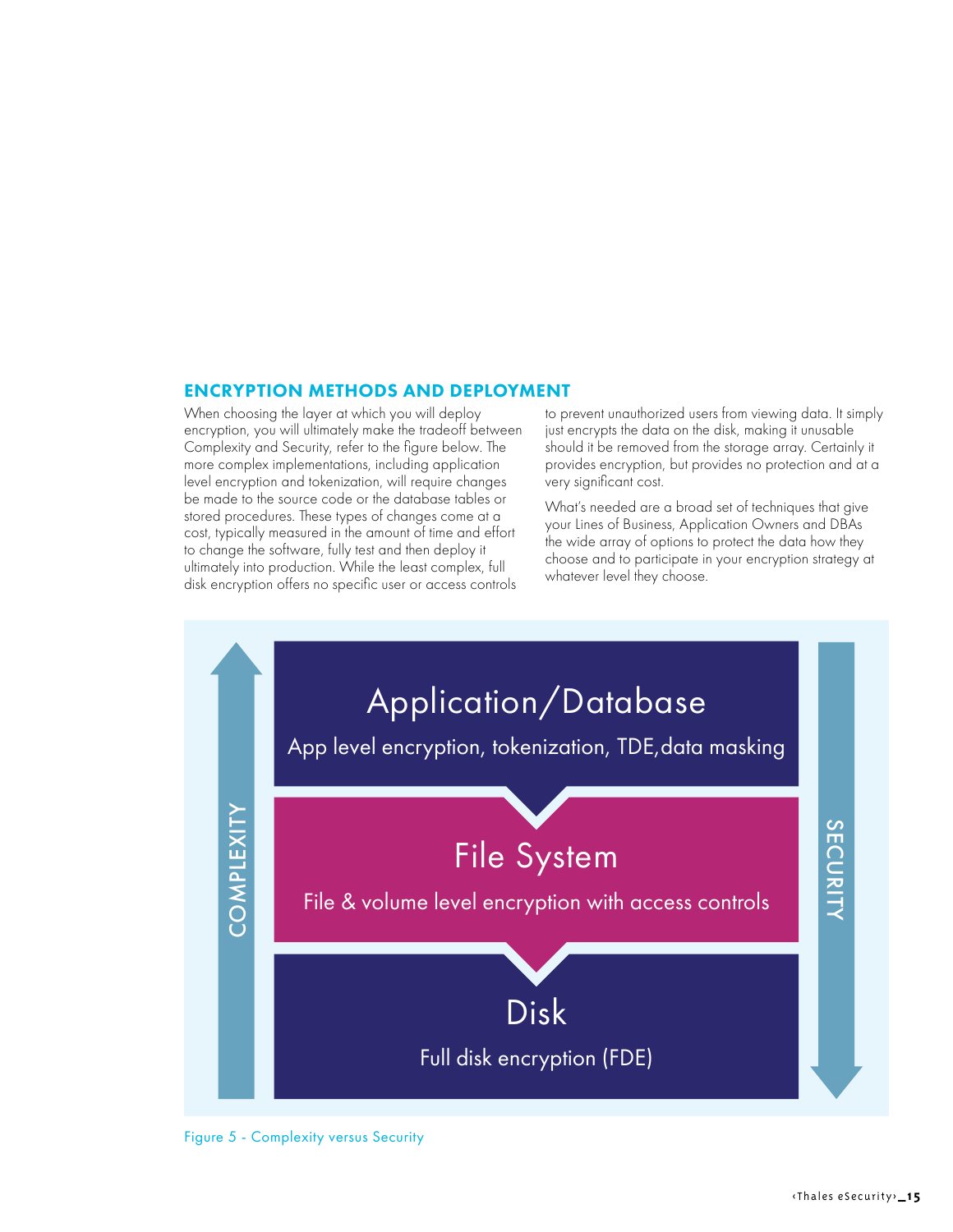### <span id="page-15-0"></span>**TECHNIQUES**

As described above, there are many techniques and methods that can be used to deploy your encryption strategy, and there may be no "one size fits all" technique, but having the options available on a single unified platform (Vormetric Data Security Manager) creates an easier task for you to manage. Below are quick overviews of some of the Vormetric encryption methods you can use to meet your all of your strategic objectives.

### Transparent data encryption

The Vormetric Transparent Encryption solution protects data with file and volume level data-at-rest encryption, access controls, and data access audit logging without re-engineering applications, databases or infrastructure. Deployment of the transparent file encryption software is simple, scalable and fast, with agents installed above the file system on servers or virtual machines to enforce data security and compliance policies. Policy and encryption key management are provided by the Vormetric Data Security Manager. A quick time-to-value solution that provides enhanced capabilities for Live Data Transformation (no downtime), Docker Containers, Big Data and privileged user controls.

### **Tokenization**

Vormetric Vaultless Tokenization with Dynamic Data Masking dramatically reduces the cost and effort required to comply with security policies and regulatory mandates like PCI DSS. The solution delivers capabilities for database tokenization and dynamic display security. This allows you to efficiently address your objectives for securing and anonymizing sensitive assets—whether they reside in data center, big data, container or cloud environments.

Tokenization allows you to remove card holder data from PCI DSS scope with minimal cost and effort, and you can properly mask any production data before sharing with non-production environments or before moving it to the cloud or into shared big data environments.

### Application level encryption

Application encryption solutions feature a set of documented, standards-based APIs that can be used to perform cryptographic and key management operations. Vormetric Application Encryption eliminates the time, complexity, and risk of developing and implementing an in-house encryption and key management solution, and provides the most popular OS and runtime compatible environments for your developers (Java, .NET, C, etc.).

Application encryption allows you to encrypt specific fields or files at the application layer, securing sensitive data before it is stored in database, big data, or cloud environments.

#### Key management and support for TDE, KMIP and more

With Vormetric Key Management, you can centrally manage keys from all Vormetric Data Security Platform products, and securely store and inventory keys and certificates for third-party devices—including IBM Security Guardium Data Encryption, Microsoft SQL TDE, Oracle TDE, and KMIP-compliant encryption products. By consolidating key management, this product fosters consistent policy implementation across multiple systems and reduces training and maintenance costs.

Or, use standards based APIs, (SDK or Rest), to store keys and certificates you already use.

### Secrets and other data

Understanding what is a key value that requires protection, not just encryption. Look deeper than just a single data encryption project. Understand and decide how the organizations needs to manage and control the use of a wide variety of objects beyond encryption keys, such as certificates, initialization vectors for application encryption, salts, and other secrets for Docker deployments.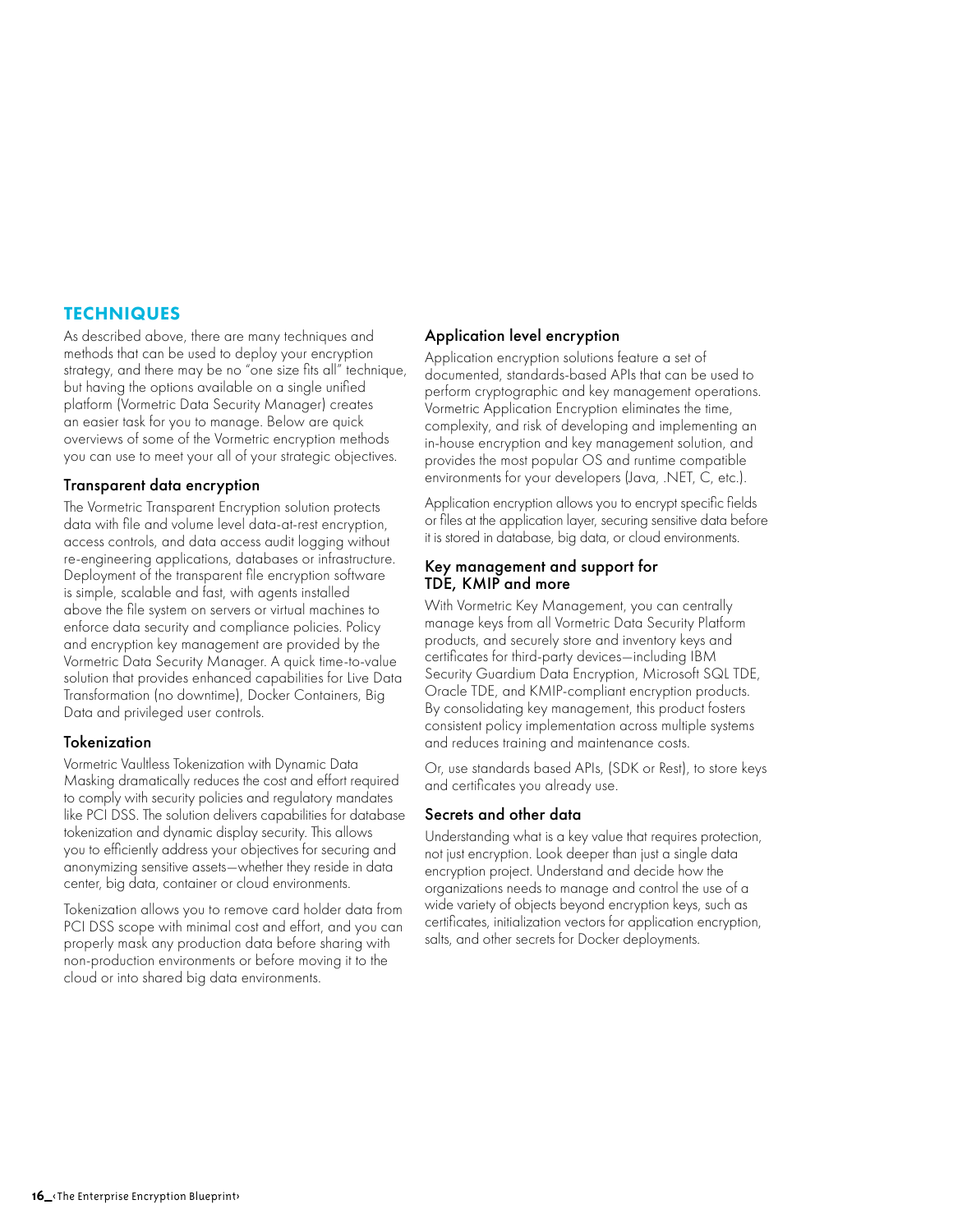### <span id="page-16-0"></span>**The enterprise encryption deployment lifecycle**

**Generally, you will have a deployment lifecycle for each encryption technique or method that you choose. These will be defined by you and the deployment teams and take into account any of the unique aspects of your organization and its requirements.**



Figure 6 - A sample deployment cycle for Vormetric Transparent Encryption

The image above shows an example of what the typical deployment lifecycle is for Vormetric Transparent Encryption), from being made aware of an application or platform needs, all the way through fully-protected encryption. This particular technique, referred to as Crawl-Walk-Run, allows for you to 'ease into encryption', applying all of the value and benefits of encryption before ever encrypting a single byte of data. This strategy allows you to demonstrate the proof points for encryption of data without putting any data at risk, minimize the overhead of getting started and understand who is accessing what data, with no impact on the organization.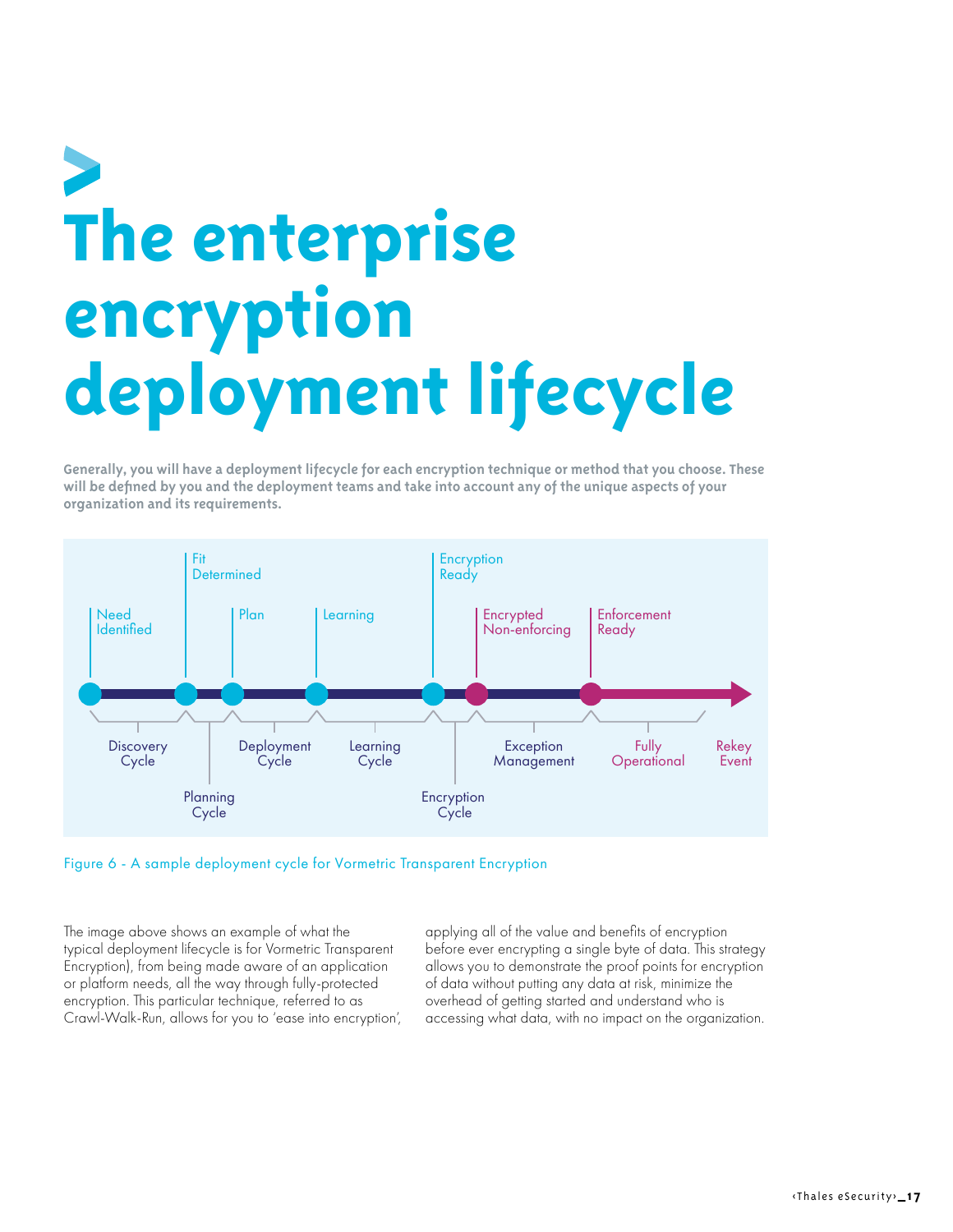The sample deployment plan includes:

Need – LoBs, Application Owners and DBAs will present systems for evaluation and participation into the encryption strategy, looking for guidance on best techniques, best known methods for deployment, and ultimately the ongoing monitoring and maintenance after integrating with the strategy. Once the need has been made known, you can progress through the steps for qualification and planning.

Discovery – The investigation of the systems, platforms, OS, datasets, requirements and constraints will all be gathered as part of the deployment exercise, and in accordance with the wide array of techniques, their advantages and disadvantages.

Fit determination - Ultimately, based upon information collected during discovery, there will be a decision on the value, method and approach for alignment to the encryption strategy.

Planning cycle – The planning cycle will take into consideration the inputs from Discovery and Fit determination and will begin laying out the project plan for deployment. This will include looking at the application or data lifecycle, how it moves through the SDLC, how best to begin and covers all aspects of getting to production and disaster recovery.

**Deployment plan** – Once completed, the deployment and project plans should be in place, and the teams should begin executing according to that plan.

The plan should cover the use of orchestration, where possible, and phasing in any installed agents during maintenance windows. The general outline for 'Change Tickets' that are typically required prior to performing those changes will be defined in this step, with the owners identified.

Learning - In this example, using Transparent Encryption, you would take advantage of the unique Learn Mode feature provided by the Vormetric platform, and begin tuning policies and techniques, typically without any impact on the applications or users. This low impact methodology is the beginning Crawl phase, of the industry leading Vormetric pioneered practice referred to as Crawl-Walk-Run. All of the policy controls are put in place, but the data is not yet encrypted. This is really the trial phase of the Transparent Encryption and can easily be turned on and off with no downtime requirements.

When 'Learning' you will specifically define the "WHO" aspects of data encryption, meaning which users, processes and resources will be protected, and how they will be protected.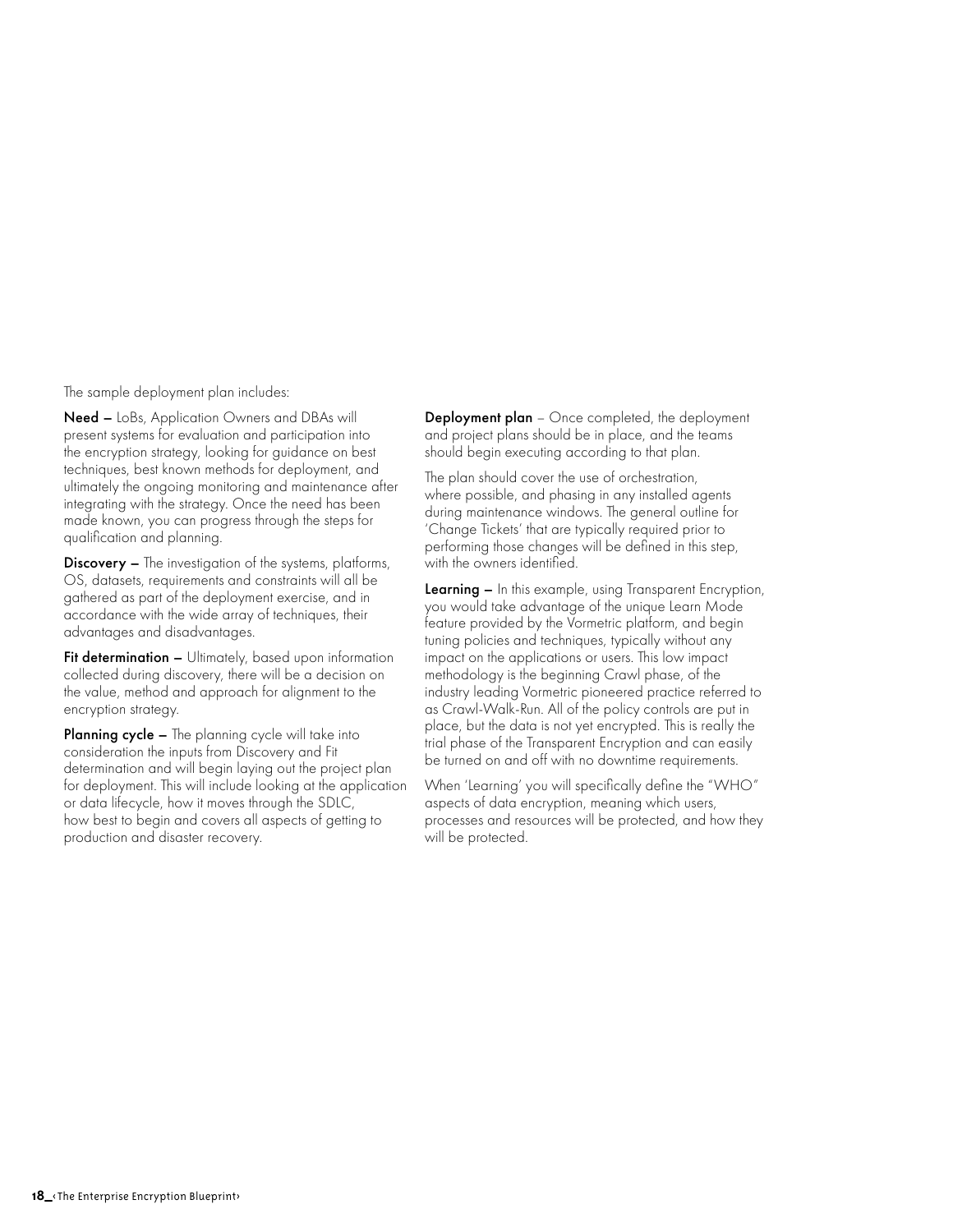**Encrypting –** Once the learning phase is completed to general satisfaction, the actual steps to encrypt that data are put into place. This, the Walk phase, allows for the data to be encrypted but no blocking by the policy. Learning is still enabled, any exceptions to the policy can easily be managed and you have complete assurance that access to the data will never be blocked, even though it is encrypted.

**Enforcing –** This is the Run phase. Once the policy has been sufficiently vetted, you simply disable learn mode, and begin blocking access to unauthorized users and processes, auditing all of the unwanted access via your syslog or SIEM tools. This is the go forward state that stays in place and keeps you protected.

Key rotation - At some point in the future, data encryption keys will need to be rotated. Whatever was defined by the encryption strategy, either following PCI or NIST standards, you will have to move the underlying data to a new encryption key. This event will take you back to the "Encrypting" phase above. However, if you are using the Vormetric premier feature of Live Data Transformation, this will happen automatically, and without any intervention required.

Similar deployment plans can be provided for each of the Vormetric data protection methods, and you can work with your deployment teams to determine the best processes for your environments.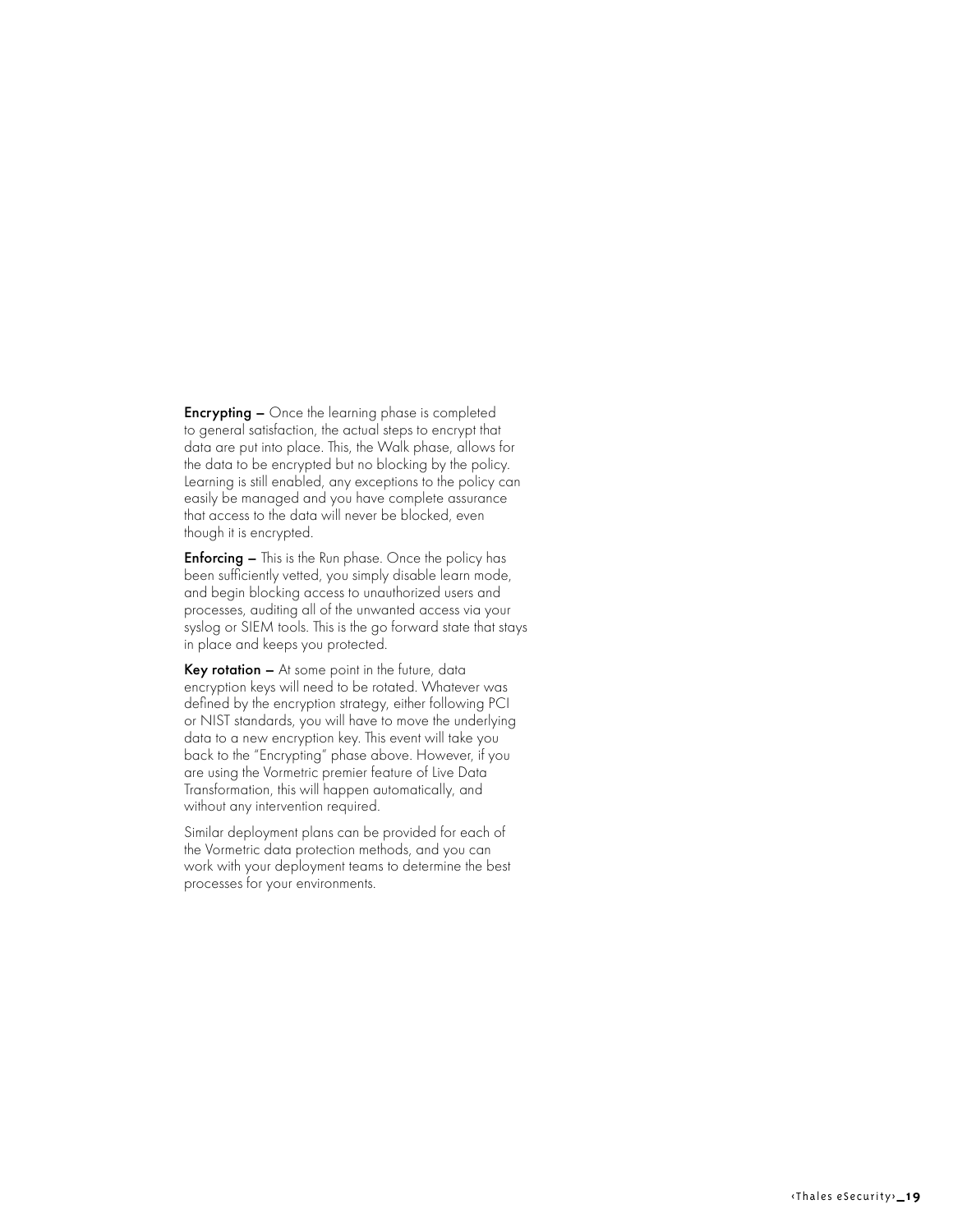### <span id="page-19-0"></span>**Post deployment areas to watch**

**After the deployment of your techniques that meet your strategic objectives, you'll need to make sure that you have the teams and controls in place to monitor what has been accomplished, and continue to demonstrate alignment to the strategy. Any outliers or violations should be immediately visible and managed.**

So, just like all things of value, even when you're done, you're never really done. You need to demonstrate operational ROI, and the value of your continued investment in the encryption strategy. There are several ways this should be done.

### INTEGRATING WITH SIEM TOOLS AND AUDITING ACTIVITY

Ensure that the solutions deployed provide meaningful inputs to the SIEM tools you already use, and then use that data to demonstrate their value. Being able to see access violations by users, applications and privileged users within your organization will begin to give you better insights into the value of your encryption strategy, but also provide guidance toward changes that should be made to eliminate those events in the future.

### MONITORING SYSTEM HEALTH

Being able to get an operational view of your deployed strategy, by systems, OS, policy and keys will provide real-time insights into how the strategy is working. Additionally, strong controls and options to manage your business continuity, disaster recovery and limit downtime will be key to the success of your strategy.

### PERSONNEL CHANGES

It just happens. It's good practice to always make sure that any new hires have a requirement for training in the security and encryption products that they will support. Take the time to augment hiring and onboarding procedures and place this activity as an immediate requirement with HR or the manager. Also, make sure that any staff transitions include appropriate turnover of important system information related to management of any security, data protection or encryption systems that are in operation.

### LOB AND BUSINESS QBRS

Quarterly Business Reviews (QBRs) are a great way to keep in touch, gain feedback and discover new opportunities for additional encryption projects. Set these up and use them to educate your organization on additional capabilities or changes from vendors. This will go a very long way to ensure that no one is ever surprised by upcoming advancements or changes, and that you have direct visibility into the impact of your encryption strategy and tactics. Take this opportunity to use real feedback to augment your strategy or techniques.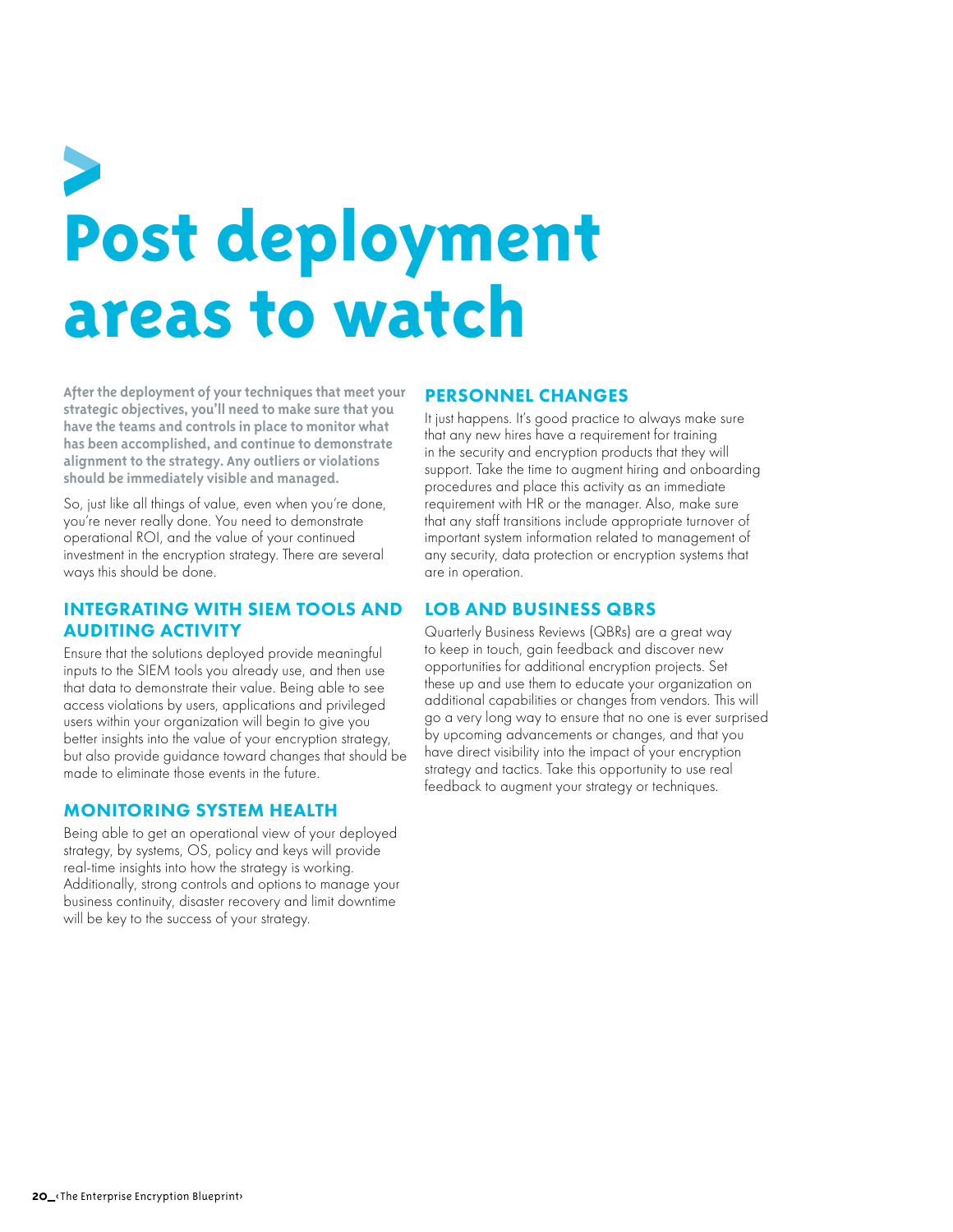### <span id="page-20-0"></span>VENDOR QBRS

Work with your Vendor account team and go through a Quarterly Business Review. The QBR should cover a full year, quarter by quarter, and set both Strategic and Tactical sessions, where:

**Strategic session –** At least once per year you should invite your vendor and their executives to come onsite and visit your executive team. This is the opportunity for both organizations to understand and communicate what is or isn't working and commit to any changes. Additionally, you should review objectives, share any upcoming projects and discuss product roadmaps, futures and directions. This is always a great time to see how your vendor views changes in the industry and check for alignment.

Tactical sessions – Every quarter you should be meeting with your vendor by phone, WebEx or onsite, if possible, to cover overall product success and progress. Cover SLAs, outstanding support tickets, documentation, deployment guides, product quality, usability, and any requests for enhancements that you may have or need to be successful. Assign owners and responsibility and follow-up as needed to ensure you're receiving what you need to achieve success.

### VENDOR HEALTH CHECKS

Schedule semi-annual health checks to make sure that your best practices are being followed and are aligned with the vendor's practices. Identify any shortcomings and address them.

### QUARTERLY EXECUTIVE UPDATES

Reporting "up" is an important factor to keeping the encryption strategy alive and moving forward within the enterprise. Make sure to take the opportunity to message on the metrics that demonstrate the success you have, and also call out any failures along with the 'RCA' (root cause analysis) and lessons learned. Any changes to strategy or tactics should also be communicated to the organization.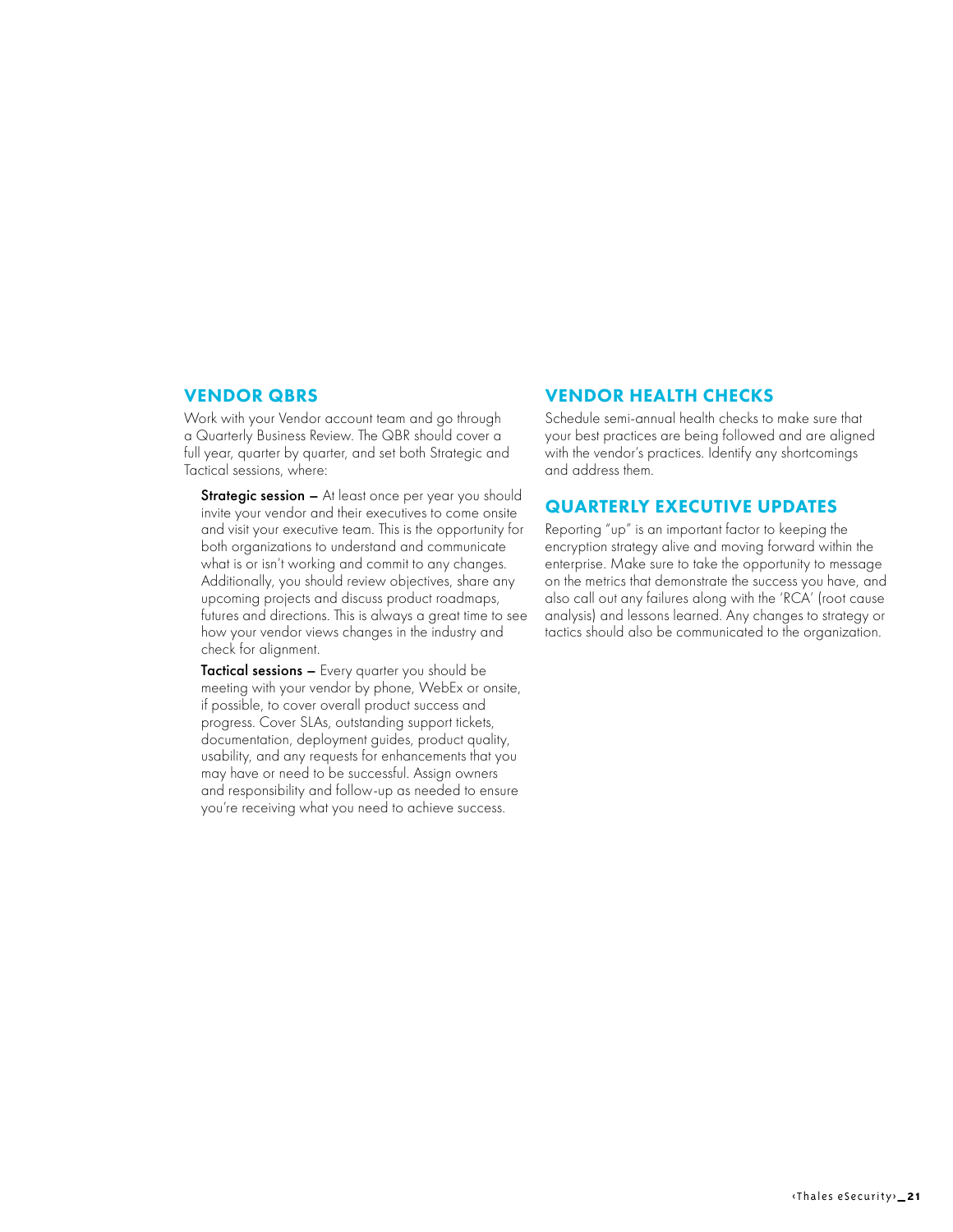# <span id="page-21-0"></span>**Summary**

Congratulations! You made it through to the end and hopefully you are well on your way to discovering and defining the encryption strategy that suits your enterprise. Whether large or small, the general process is the same for everyone, it's just a matter of how many players are involved in putting it to paper and getting the approvals needed to put it into motion. Maybe you've discovered something that you think should have been included or that you feel needs more detail. If so, please feel free to send an email and let me know how this can be improved.

After engaging in this journey with 100's of customers over the years, you should be able to leverage these learnings into an actionable plan that will bring significant value to your organization, providing a secure baseline for any new systems, platforms or businesses that you deploy in the future.

The strategy and tactics described by this document really are designed to force the discussions, derive the ownership and then lead to the assignments of the roles and responsibilities of the teams that will ultimately be involved in the work. Though they were touched on within this document, this will be where you spend the majority of the next phase of your efforts, ensuring that you have control over the entire process and addressed

the 'who does what' aspects, before you deploy any of the encryption methods. Make sure you spend the time to do this right! Referring back to the Encrypt Deployment Lifecycle section, you should consider documenting each of the steps and applying a RACI Responsibility Matrix for each of the steps in the lifecycle, bringing the stakeholders from each department into the discussion.

As I stated in the early part of this document, the devil is always in the details, and as you take up this challenge you'll need to maintain your focus, continually refer back to the Strategic and Tactical drivers that have put you on this path, and drive organizational commitments and personal ownership. For those who stand up to this challenge, the journey, the learnings, the failures (hopefully not many) and the successes (hopefully abundant!) provide some of the most rewarding experiences and lead to real understanding of just how the business really works.

Defining the strategy and seeing it put to work will be an experience that improves your overall visibility across the organization and results in increased responsibilities, as well as add value to your lists of skills. There are truly few such opportunities to make a real difference as impactful as this.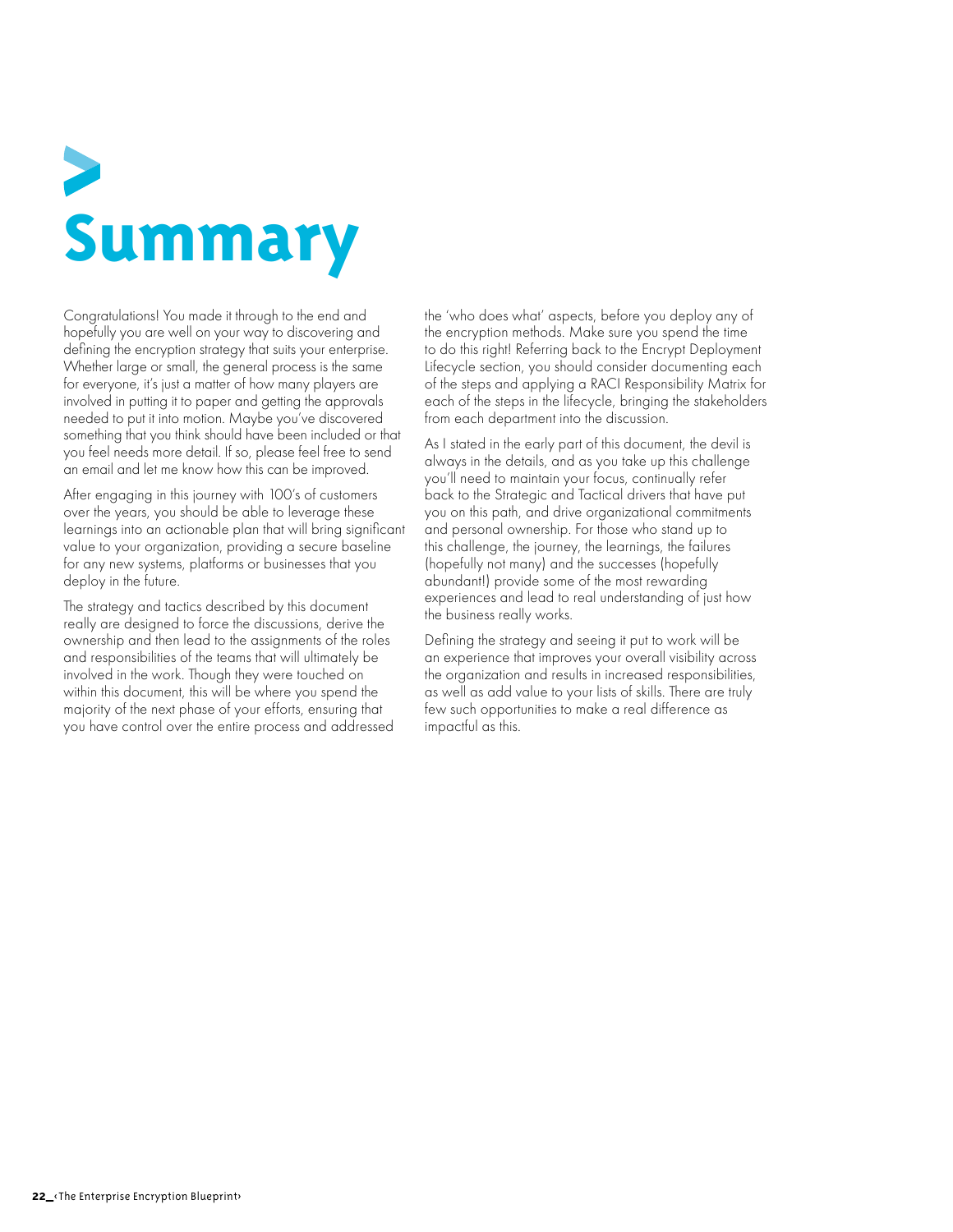### <span id="page-22-0"></span>**References & resources**

Build out your RACI matrix – refresher here: http://en.wikipedia.org/wiki/Responsibility\_assignment\_matrix Five Questions to Build A Strategy, Roger L. Martin, Harvard Business Review https://hbr.org/2010/05/the-five-questions-of-strategy